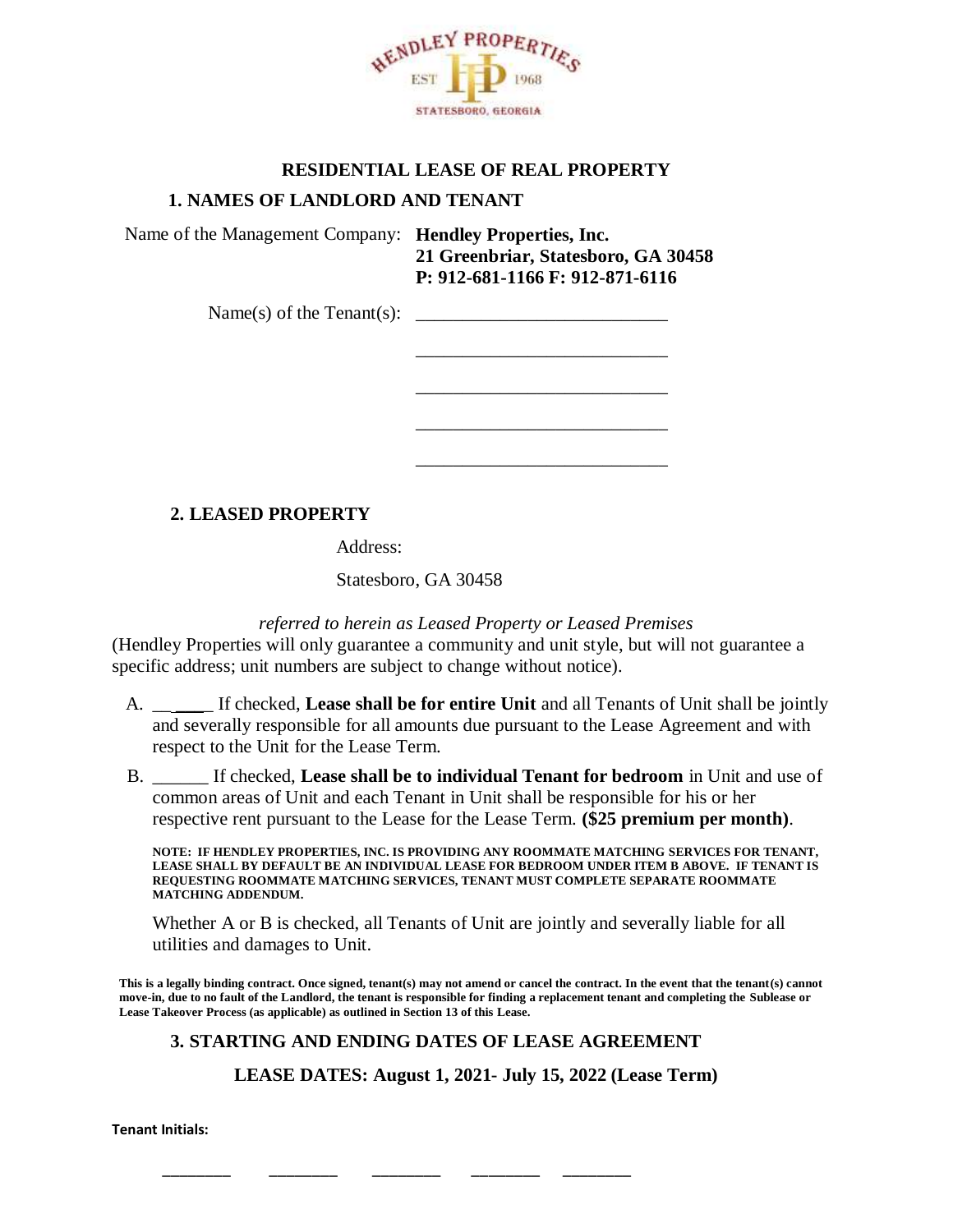#### **4. COMMUNITY FEE**

A Community Fee of \$300 shall be paid for one-bedroom units. All other floor plans will be charged a Community Fee of \$200 per bedroom. The Community Fee shall be paid at the signing of this lease. This fee is non-refundable and non-transferable. This fee serves as a Reservation Fee and pays for your access to all Hendley Properties' amenities, a general cleaning of the Leased Property upon move-out, and touch-up paint on the walls at the end of the Lease Term. Tenant should follow all move-out instructions provided to avoid additional charges upon move-out. Any cost of cleaning and painting above this prepaid fee shall be the responsibility of the Tenant(s) as discussed below.

# **5. RENT**

The Contract Amount for the Lease Term is \$ The Contract Amount will be paid in twelve (12) equal payments of  $\frac{1}{2}$ , due on the first of each month, beginning one month prior to the start of the Lease Term. First and Last Month's rent is required before moving in. The first payment of  $\frac{1}{2}$  will be due July 1, 2021 This will cover rent for your last 1/12 of the Lease Term with Hendley Properties. Rent will not be prorated for partial months. The full amount of rent is due even though the Lease Term is less than 365 days. Tenant understands and agrees that the Base Rent paid on the 1st of each month is not a monthly rental amount but one-twelfth (1/12) of the total Base Rental due for the term of the Lease. Tenant shall make no claim for pro-ration or partial month's rent in the event that the Lease is not renewed. Tenant is required to vacate the Premises at the end of the Lease Term at noon on July 15, 2022. A Holdover Fee equal to one times (1x) an installment on the Contract Amount for the extra time occupied, plus all the Landlord's damages, the cost of any contractor scheduled to perform work in the Leased Property, and the damages of the person who could not move in because of the Holdover will be charged to the tenant for moving out late.

Tenant agrees to pay the rental installment each month in advance, on, or before the 1st day of each month. Landlord does not have to ask (MAKE DEMAND UPON) Tenant to pay the rent. Tenant agrees to pay rent by first class mail, through online payment via the Hendley Properties' website (www.hendleyproperties.com), drop box, or in person to the Landlord at the place specified by the Landlord. A 4% fee is added for all credit card transactions, and a \$5 fee is added for all e-check transactions. Acceptable forms of payment are check, money order, credit card, debit card, or e-check.

Tenant agrees to pay a LATE CHARGE of 15% of the account balance, not to exceed \$100 per month per tenant, if their balance is not paid in full by the 5th of the month. Such late charge may be charged after the  $5<sup>th</sup>$ , and then again for each thirty (30) day period that the balance is not paid in full. If Tenant mails the rent to the Landlord, the date of payment will be the date the letter is received, regardless of post-mark date.

Any Additional Amounts owed by Tenant pursuant to this Lease, Tenant's application with Landlord or the lease terms contained in the application shall constitute additional rental to Landlord and may be collected in the same manner as an installment on the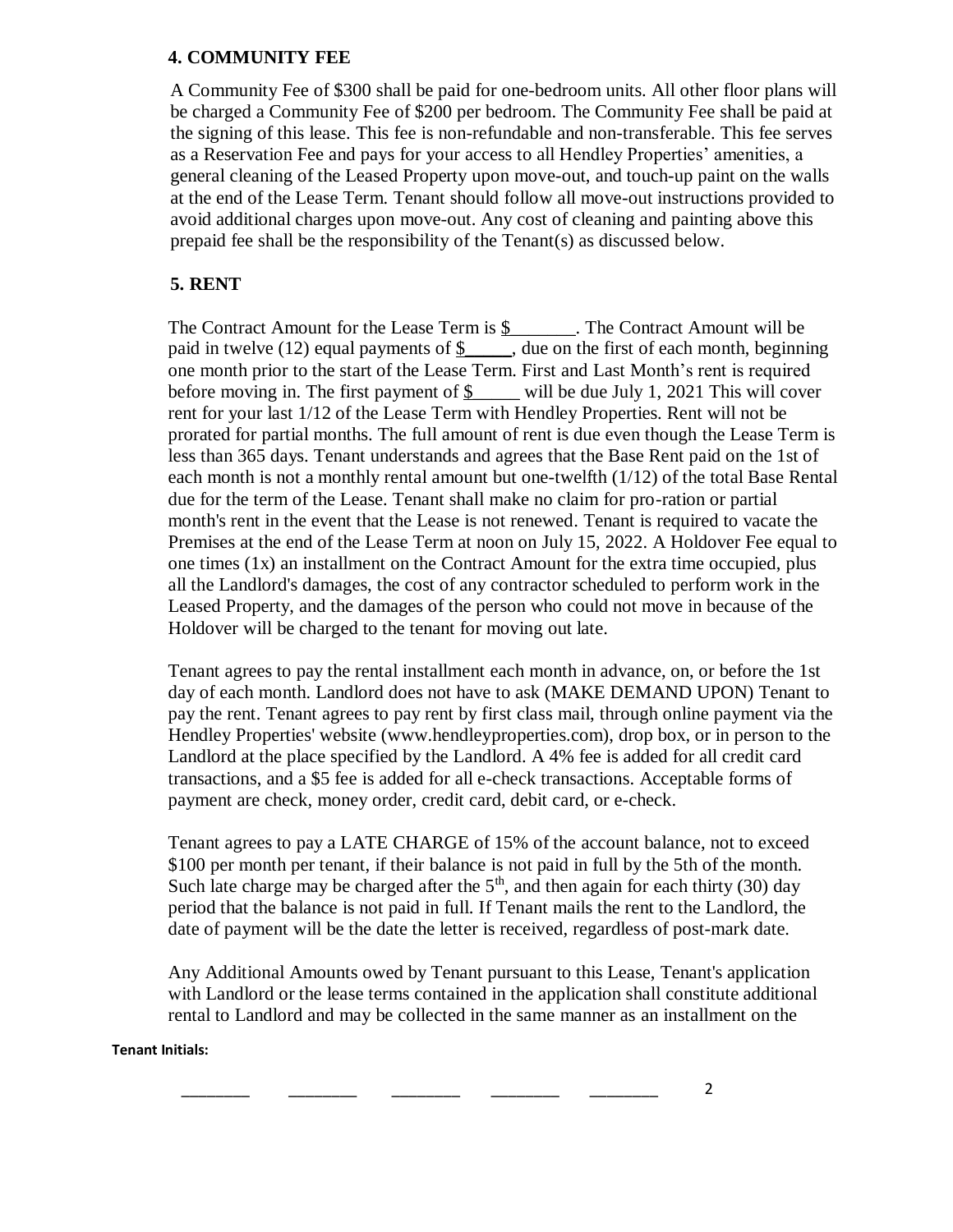Contract Amount. Additional Amounts posted to the Tenant's account after the  $5<sup>th</sup>$  of the month will be due with the next installment on the Contract Amount. Note: This does not apply to Late Fees. Tenant agrees to pay a LATE CHARGE of 15% of any additional charge not paid by the 5<sup>th</sup> of the month that it is due. Such late charge may be charged after the 5th day and then again for each thirty (30) day period that the Additional Amount is not paid in full.

If Tenant mails a payment on the Contract Amount and/or Additional Amount(s) to the Landlord, the date of payment will be the date the letter is received. Delinquent accounts without mutually agreed upon payment plans will be sent to magistrate court on or after the  $14<sup>th</sup>$  day of each month.

Landlord shall have an absolute right to notify co-tenants of the Leased Property any time Tenant is delinquent in paying rent, additional rent or any other amounts owed by Tenant pursuant to the terms of the Lease Agreement, whether this Lease Agreement is for the entire unit or on an individual basis. By executing this Lease Agreement, Tenant acknowledges and agrees that if Tenant is late in making any payment of rent, additional rent or other amounts owed hereunder, Landlord may notify Tenant's co-tenants or roommates of such delinquency at any time and from time to time as such information is pertinent as to the co-tenants or roommates as it may affect the joint and several liability of co-tenants or result in eviction of Tenant and an alternative tenant or roommate being placed in the Leased Property by Landlord if the Lease Agreement is on an individual basis. Landlord shall be entitled to notify co-tenants or roommates of the identity of Tenant and any guarantors of Tenant's Lease Agreement, contact information (including cell phones, email addresses and mailing addresses) for Tenant and any guarantors, the amount and description of the past amounts due as well as any planned or actual legal or other action taken or planned by Landlord. Landlord shall have no liability whatsoever to Tenant or any guarantors of Tenant's Lease Agreement arising from or based upon the disclosure of such information.

### **6. AUTOMATIC RENTAL PAYMENTS, GUARANTOR AGREEMENT, FINANCIAL AID OR PROOF OF INCOME**

All Tenants must choose one of the following options to sign up for: an automatic monthly draft (credit card/debit card or checking account), have a parental guarantor, proof of income, or financial aid promissory note. Failure to provide approved financial documentation does not affect the Tenant's legal or financial obligation to this lease agreement. The lease is still enforceable. The Landlord reserves the right to cancel this lease agreement if tenant fails to provide proper financial documentation within seven (7) of signing the contract.

Tenants wishing to pay via automatic monthly draft must complete the appropriate (credit card or checking account) draft form authorizing Hendley Properties to withdraw the monthly rental rate from the chosen account each month until the expiration of the Lease Term. The draft forms must be completed online at [www.hendleyproperties.com](http://www.hendleyproperties.com/) no later than one week after signing the lease. Hendley Properties is not responsible for any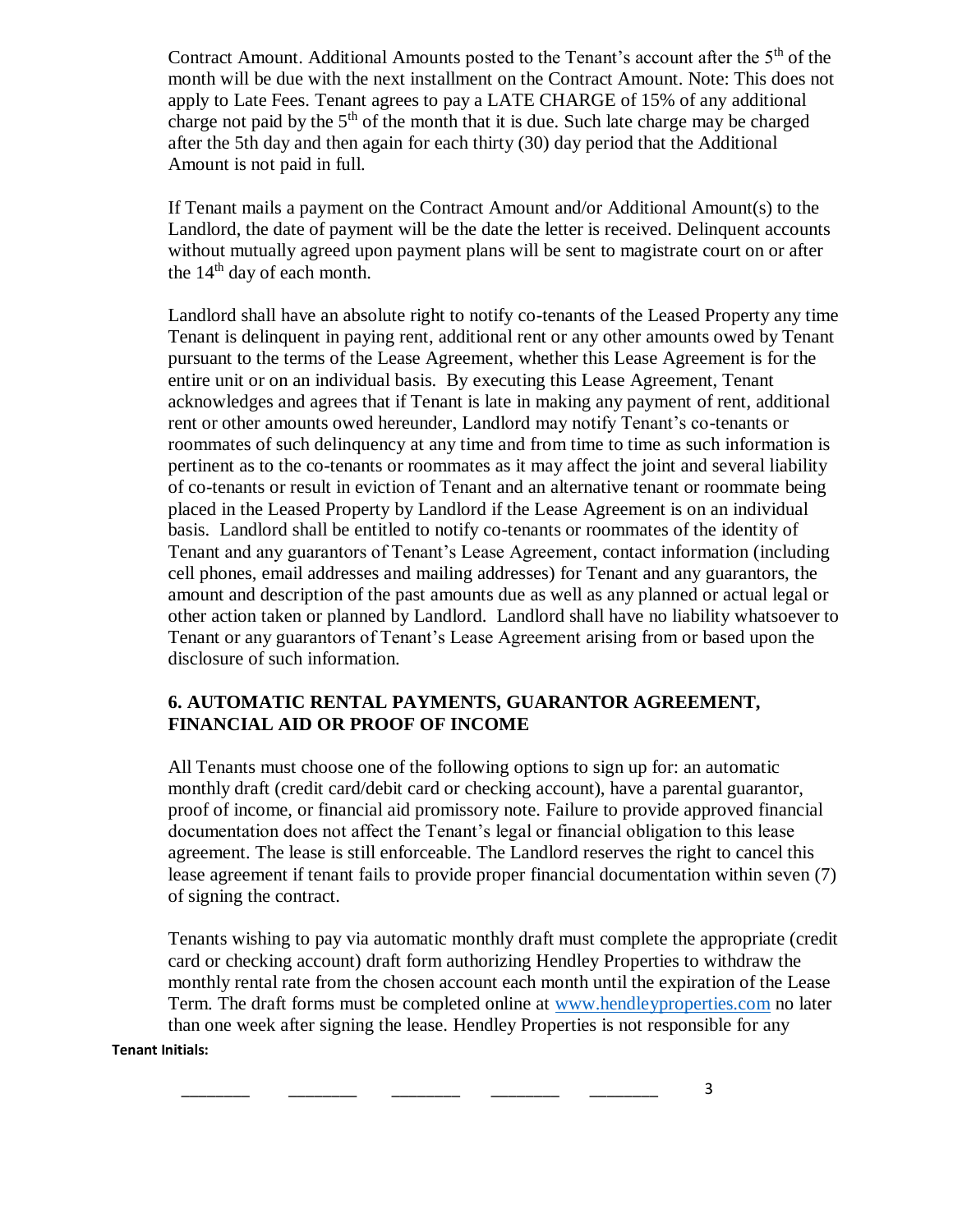overdraft fees that occur from this monthly withdrawal. If for any reason a Tenant's automatic draft should not go through, it is not the responsibility of Hendley Properties to make demand for payment. Tenants that stop the monthly draft without providing another guarantee of payment will be in violation of their lease and subject to a \$100 fine for each rental installation that they are out of compliance, and may be sent to magistrate court for eviction.

Tenants having an approved guarantor may pay their monthly rent by way of check, debit/credit card, money order or online payment. The Tenant and the Guarantor will be obligated to ensure prompt payment of all Base Rent and Additional Rent. If the Tenant or the Guarantor are in violation of the lease agreement, or the rules and regulations of the development or Landlord, or if the lease is not fulfilled in its entirety, both the Tenant and the Guarantor may be named in and subject to all court proceedings, judgments and collection claims. All remedies against the Tenant shall apply to the Guarantor as well. It is not necessary for the Guarantor to sign the lease or to be named in the lease so long as a separate guarantor agreement is signed.

Tenants wishing to pay with financial aid must complete a promissory note to Hendley Properties or its assignee that states their rent will be paid with two payments, each covering one-half (1/2) of the Contract Amount, including all Premiums. If the Tenant fails to make any payment due under the terms of the promissory note, the entire balance of the Promissory Note, including the entire Contract Amount and Additional Amounts owed pursuant to the Lease and any late fees accrued thereon shall be immediately due and payable to Hendley Properties.

Tenants using proof of income must provide their most recent W2, tax returns, 3 consecutive pay stubs, or 2 months of bank statements. Gross monthly income must be 3 times the amount of monthly rent.

A returned payment fee of \$35 will be added for each returned payment. A personal check will not be accepted as payment to replace a returned payment. If a Tenant has a returned payment, Tenant agrees that the Landlord may require all future payments to be made only by Certified Check, Money Order, or Debit/Credit Card. If Tenant's financial institution returns Tenant's rental payment and causes the rental payment to be late, Tenant shall also be responsible for all applicable late charges.

# **7. PARTIAL INVALIDITY**

If any section, clause, sentence, word or provision of this Contract or the application thereof to any party or circumstances shall, to any extent, be or become invalid or illegal, and such provision shall thereby become null and void, the remainder of this Contract shall not be affected thereby, and each remaining provision of this Contract shall not be affected thereby and each remaining provision of this Lease shall be valid and forceful to the fullest extent permitted by law. Provided, however, notwithstanding the foregoing, resident acknowledges that in the event resident signs this lease, but does not submit an approved means of Financial Qualification: Proof of Income, Guarantor Agreement,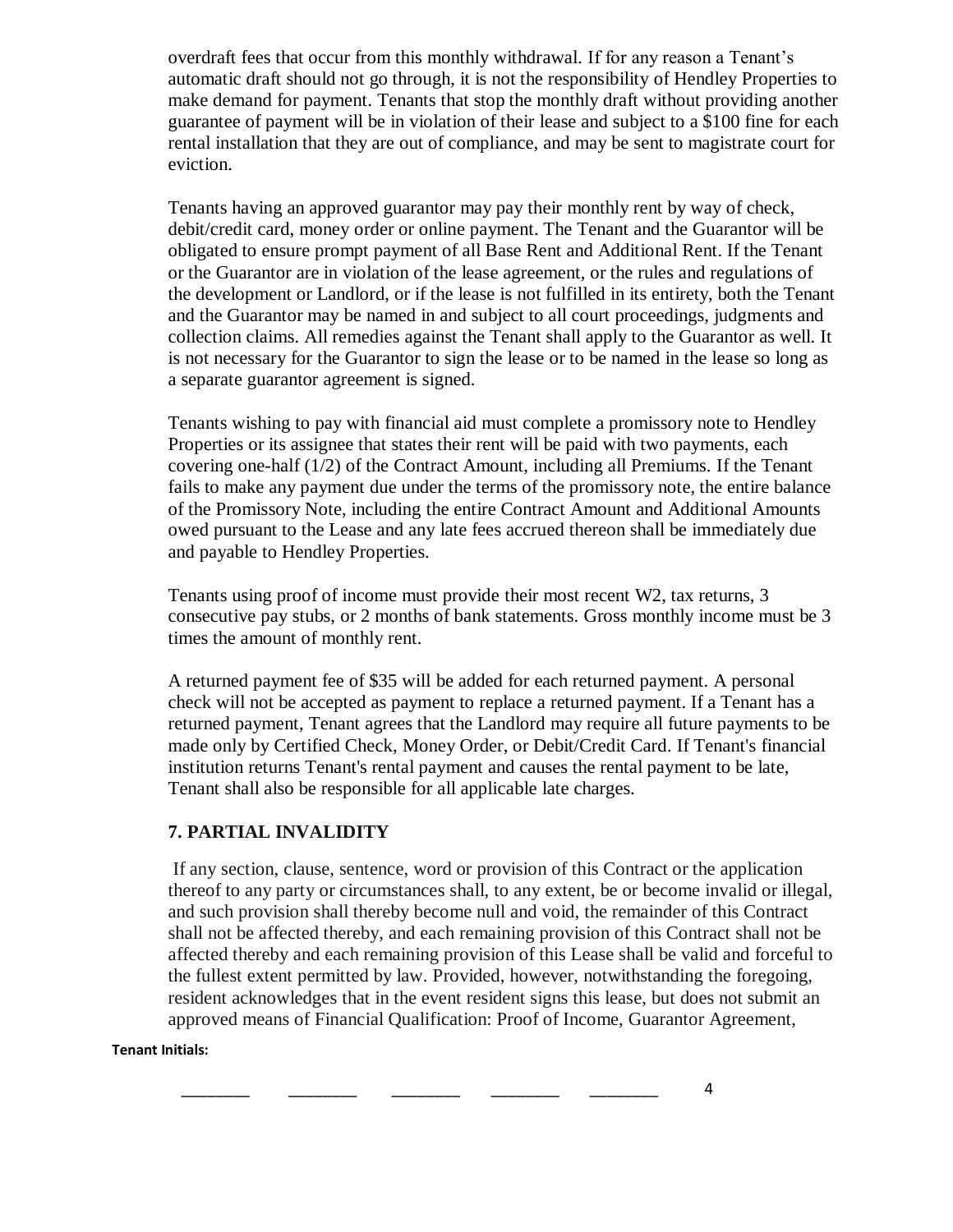Financial Aid, Automatic Draft. THIS CONTRACT SHALL REMAIN IN FULL FORCE AND EFFECT WITHOUT SUCH APPROVED FINANCIAL DOCUMENTATION AND RESIDENT SHALL COMPLY WITH RESIDENT'S OBLIGATIONS UNDER THIS LEASE.

### **8. LANDLORD'S DUTY AT THE START OF THE LEASE**

Landlord agrees to give Tenant possession of the Leased Property at noon on the starting date of the Lease Term. The Lease will commence even if Landlord cannot give Tenant possession of the Leased Property because the prior tenant is still in the Leased Property or the Leased Property is damaged or if the Leased Property is not ready for occupancy. If Landlord cannot give Tenant possession, Tenant does not have to pay rent until the day Landlord gives possession of the Leased Property to Tenant. Landlord shall not be liable for actual or consequential damages for delay in possession. Nor shall Landlord be obligated to provide or pay for alternative living arrangements.

### **9. VERBAL REPRESENTATION**

Neither Landlord nor any of Landlord's representatives have made any oral promises, representations, or agreements. This Contract is the entire agreement between Tenant and Landlord. Provided, however, in the event that Tenant has signed an addendum as part of this Contract or any prior Contract with the Landlord, such addendum shall be deemed to be a part of this Contract as well as any future Contract unless a similar addendum is signed by the parties which covers the subject matter of the previous addendum. Landlord's representatives (including management personnel, employees, and agents) have no authority to waive, amend, or terminate this Contract or any part of it, unless in writing, and have no authority to make promises, representations, or agreements that impose security duties or other obligations on Landlord or Landlord's representatives unless in writing.

#### **10. MOVE-IN**

Tenant may not move into the property until all fees, deposits, first month's rent and last month's rent have been paid in full by all residents of the apartment or house. All utilities must be placed in Tenant's or Tenants' name(s) with the utility companies. Tenant will provide confirmation from the power and water company prior to receiving keys. All lease documents must be completed prior to move in. NO EXCEPTIONS!

#### **11. INSURANCE**

Landlord agrees to have insurance on the building where the Leased Property is located. The Tenant's personal property is not insured by Landlord's insurance. Tenant is responsible for Tenant's own property that is located in the Leased Property. Should an accident occur from Tenant's negligence that destroys or harms the building or other improvements located on the Leased Property, Tenants will be jointly and severally responsible for all costs to repair damages as well as paying any insurance deductible due under Landlord's policy of insurance. Landlord is not responsible for any property of Tenant and Landlord's insurance does not cover any property lost, stolen or damaged of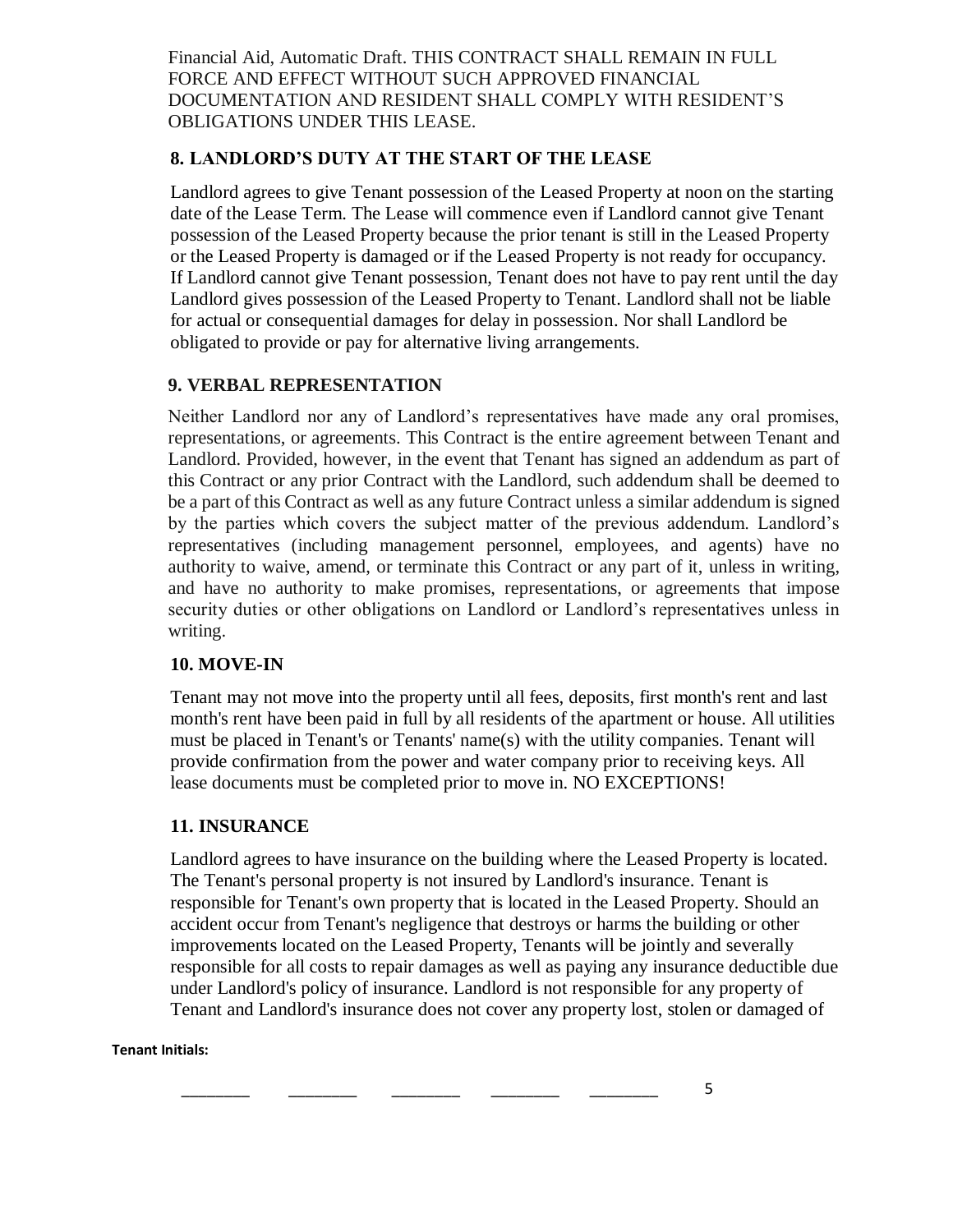Tenant or Tenant's guests. All Tenants are encouraged to obtain renters insurance. All property that belongs to the tenant inside the unit is not covered in the event of fire, flood or theft. Landlord is only responsible to repair unit, not replace personal belongings and tenant agrees to this by signing this lease.

# **12. TRANSFERS BY TENANT**

Tenant agrees not to transfer lease or sublease all or any part of the Leased Property to anyone else without the written consent of Landlord, such consent to be granted or denied in Landlord's sole and absolute discretion. Tenant agrees that if Tenant transfers this lease or leases or subleases all or a part of the Leased Property to another, without the written consent of Landlord, Tenant has violated this lease.

# **13. LEASE TAKEOVER & SUBLEASE**

If Tenant wishes to get out of the lease before the first payment of the lease is due (no later than one month prior to move-in) a Lease Takeover may be completed. The tenant must find a replacement lease holder. Said replacement tenant will go through the leasing process, will be subject to all current market rental rates, will pay the Community Fee, and must be approved by management. Tenant will forfeit the Community Fee paid at signing, and a Re-Leasing Fee equal to one month's rent must be paid before the releasing process can begin. Once all fees are paid, and the replacement tenant has completed the leasing process, the original lease holder will no longer be obligated to the lease agreement.

If the tenant has already moved-in and wishes to move-out before the lease term ends, the tenant will have to complete the Subleasing Process. Tenant cannot assign or sublease any part of the Leased Property to another person without the Landlord's written consent, to be granted or denied in Landlord's sole discretion. Even if Landlord agrees to an assignment or sublease, Tenant shall remain liable for all of Tenant's obligations under this Lease. Tenants on a joint lease must provide written confirmation that roommates acknowledge and accept new/future roommates. Tenants on individual lease are not required to have roommate approval. That right has been forfeited under this lease. Only notice of new roommate is required. Gender requirements apply in all male and female apartments.

A Sublease Fee equal to one-twelfth (1/12) of the annual Base Rent will be due from the Tenant that wishes to sublease. The sub-lessee will be required to go through the application and leasing process. Sublessee will be subject to all current market rental rates; concessions offered to the original tenant will be void. In the discretion of Landlord, Landlord may approve the sub-lessee after payment of the sublease fee.

# **14. RESPONSIBILITY FOR DAMAGE TO PROPERTY, INCLUDING FOUL ODORS.**

**Tenant Initials:**  Landlord is responsible for all damage to property that is the fault of Landlord or people employed by Landlord at the Leased Property. Tenant is responsible for all damage to the

\_\_\_\_\_\_\_\_ \_\_\_\_\_\_\_\_ \_\_\_\_\_\_\_\_ \_\_\_\_\_\_\_\_ \_\_\_\_\_\_\_\_ 6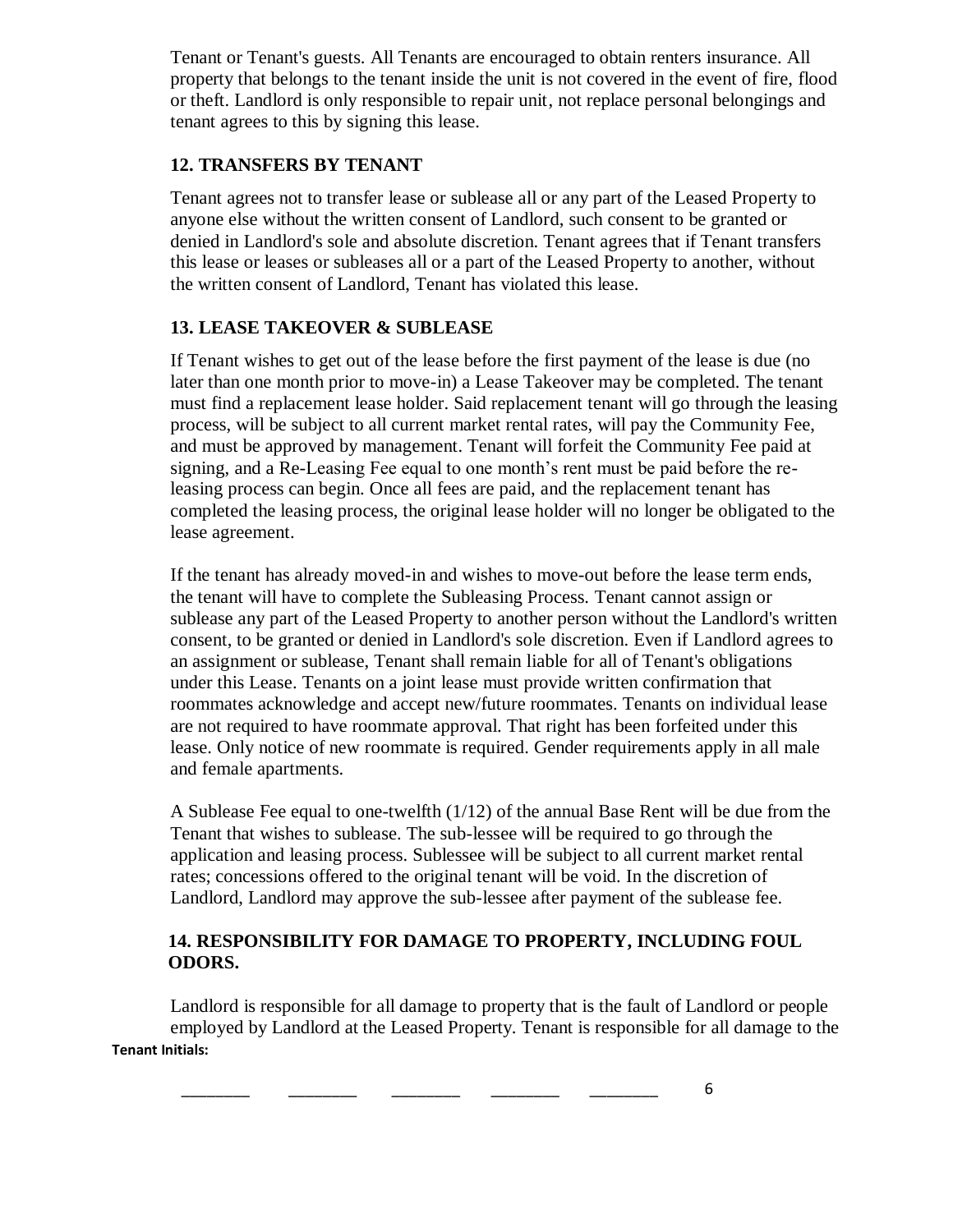Leased Property and injury to people caused by Tenant and Tenant's invitees and licensees. Damage to the Leased Property shall include not only visible physical damage to the Leased Property but also any foul odors detected in the Leased Property or emanating from the Leased Property occurring or arising during the Tenant's occupancy of the Leased Property or the Lease Term or subsequent to Tenant's occupancy of the Leased Property or the Lease Term if caused by actions or negligence of Tenant or Tenant's invitees or licensees. Such odors shall include, but not be limited to, any foul odors detected by Landlord or Landlord's agents caused by pets or pet waste, spoiled food, cooking, smoke and/or failure to maintain the Leased Property in a clean and dry condition. If odors cannot be removed by normal professional cleaning at Tenant's expense, which may be required by Landlord either during the Lease Term or following termination, Tenants shall be jointly and severally liable for the cost of all remediation to remove the odors, including, but not limited to, the cost of replacing flooring and repainting the Leased Property.

### **15. USE OF LEASED PROPERTY**

Tenant agrees to use the Leased Property only as residence. Tenant agrees to obey all federal, state and local laws and regulations when using the Leased Property. Tenant agrees not to store any flammable or dangerous things in or around the Leased Property. Tenant agrees not to do anything in or around the Leased Property, which could harm anyone or damage any property. Tenant agrees that Tenant will not allow more than one person per bedroom to live in the Leased Property without the written permission of Landlord. The fact that Tenant may have conflict with a roommate or co-tenant will NOT act as grounds to terminate this Lease. Tenant acknowledges and agrees that any roommate matching services provided by Landlord or its agent are solely at the request and for the convenience of Tenant and an inability of Tenant to get along with roommates or co-tenants shall not absolve Tenant from full responsibility for all financial terms of this Lease Agreement nor constitute grounds for termination of Lease.

In the event that Tenant is arrested for or charged with any crime (other than a traffic related offense not involving illegal or controlled substances) during the term of the Lease, and/or Landlord is presented with evidence of activities of Tenant which shall constitute a nuisance or a threat to Landlord, other tenants, the Leased Property or the development, Landlord shall have the right to evict Tenant from the Leased Property.

#### **16. RE-KEY OPTION**

Hendley Properties has made reasonable efforts to account for all keys which provide access to the property. However, Hendley Properties cannot guarantee that a previous resident or vendor has not copied a key and kept it. Tenant understands that Hendley Properties has no obligation to re-key the property between tenants. Tenant is afforded the option of having Hendley Properties re-key the property, at the tenant's expense. Tenant must fill out the re-key addendum online at [www.hendleyproperties.com](http://www.hendleyproperties.com/) to have the unit's keys changed.

# **17. PETS**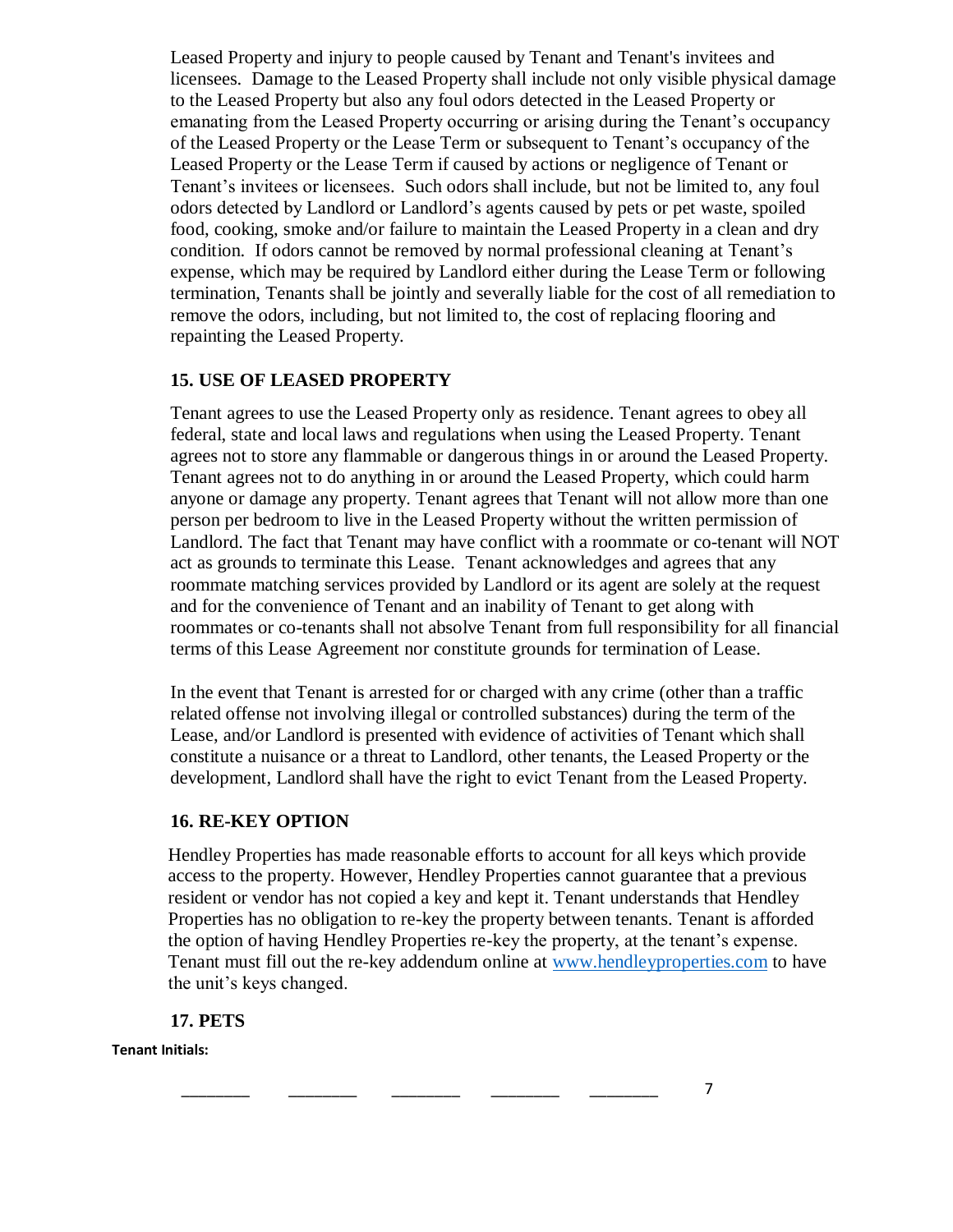Tenant agrees not to keep any pet or animal of any kind on the Leased Property for any period of time, without the prior written permission of the Landlord, such consent to be granted or denied in Landlord's sole and absolute discretion. Tenant will not allow family or guests to have pets or animals on the Leased Property for any period of time. Tenant will pay a minimum charge of \$300 if a pet or animal is found in or on the Leased Property without Landlord's prior written approval. Tenant will also pay any costs associated with replacement of carpets, scent remediation, pest control and repairs of any damage to the Leased Property if a pet or animal is at the Leased Property at any time for any length of time. Allergens and foul odors from pet urine or feces or other fluids shall be considered damage and carpets and fabric items will be replaced if a pet or animal is in the unit for any period of time. The above applies whether the pet or animal belongs to the Tenant or not. If the unit is deemed to have a flea infestation by Pest Master Services, a \$150 fee will be assessed to the pet owner or violator.

Tenants desiring to keep a pet at the Leased Property must obtain prior written approval from the Landlord before bringing the pet on property. The Landlord has the right to reject any request to keep a pet on property for any reason, except animals assisting disabled or handicapped persons. Tenants registering an Emotional Support Animal, must provide a completed ESA Application. If the Landlord approves an animal, the tenant must pay a \$200 registration fee (non-transferable to other properties within Hendley Properties) and \$25 per month pet rent. The pet registration fee and pet rent do not cover any damage caused by the pet. Such damage will be the responsibility of the tenant with the pet. Failure to follow proper pet-approval procedure will result in a \$300 pet fine, retro-active payment of all pet rent from the beginning of the lease, and subject Tenant to possible termination of this lease. Proof of pet vaccinations must be provided by a licensed vet prior to move in. The Pet Addendum form must be filled out on www.hendleyproperties.com for pet approval.

# **Pet Rules**

- 1. All pets must wear identification tags at all times.
- 2. All pets must be licensed and inoculated in accordance with local law.
- 3. Pet owners must abide by all leash laws.
- 4. The pet owner must supervise all pets at all times. Pets may not be left tied to any apparatus for any amount of time.
- 5. Pets are not allowed in the pool or pool area. A fine of \$200 will be assessed to the responsible resident if they or their guest(s) have a pet in or at the pool.
- 6. Pets may not disturb other residents.
- 7. The pet owner agrees to assume full responsibility, financial and otherwise, for any injury caused by his/her pet to any person, and any damage caused to any other tenants' property.
- 8. Pet may not exceed 30 pounds in weight at full maturity and must be 1 year of age, unless otherwise agreed to in writing by Hendley Properties Management.
- 9. Aggressive breeds shall not be permitted. These breeds include but are not limited to Boxer, Chow Chow, Doberman Pinscher, Husky, Alaskan Malamute, Rottweiler,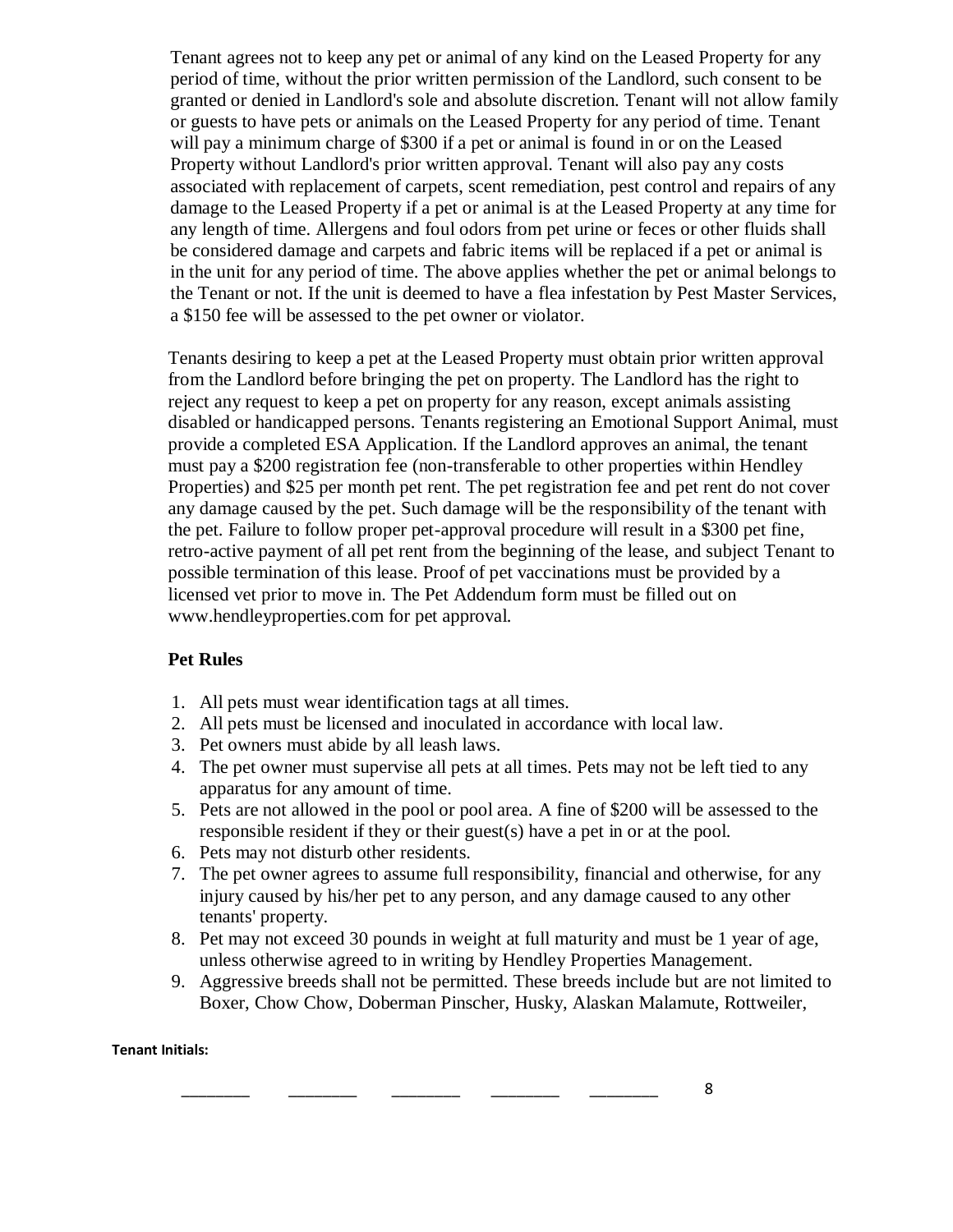German Shepard, Pitbull, Wolf Hybrid, Staffordshire Terrier, and Caucasian Ovcharka.

- 10. Only one pet (either cat or dog) will be allowed per tenant.
- 11. Cats must be declawed or have soft paws [\(www.softpaws.com](http://www.softpaws.com/) or www.softclaws.com).
- 12. Pets shall not be left on porches, patios, or screened porches unattended.
- 13. All pets must be spayed or neutered to be living on site. Litters of puppies or kittens will not be permitted.
- 14. Pets must be crated or contained when maintenance is requested.
- 15. Tenant must pick up pet waste from the property.

# **18. CARE OF LEASED PROPERTY**

Tenant is responsible for, and will take good care of, the Leased Property and all of the property in and around the Leased Property. Tenant agrees to pay for any damages to the Leased Property arising from or based upon the actions or inactions of Tenant, Tenant's family and/or Tenant's guests, licensees or invitees. Tenant agrees to move out and give back the Leased Property to Landlord at the expiration of the Lease Term.

It is not the policy of Hendley Properties to assign specific bedrooms to Tenants. Tenants shall pick the bedroom of their choice and agree with other roommates on room selection. It is the responsibility of the Tenant to notify Hendley Properties of each occupants' room selection. Each Tenant will be responsible for damages in their own room. If Hendley Properties cannot determine who is responsible for damaging a bedroom, all Tenants shall be jointly and severally liable for the damage. Hendley Properties makes no representations or warranties as to the compatibility or conduct of any other tenants residing in the apartment. In no event is Landlord liable for any damages whether direct or indirect, general or specific, arising out of, or relating to, the conduct of any of Tenant's roommates. Tenants are jointly and severally responsible for the damages of the common areas. Common areas are defined as the foyer, hall(s), living room, dining room, kitchen, shared bathrooms, laundry room, front and back patios, carport, garage and driveway.

# **19. LANDLORD'S RIGHT TO ENTER LEASED PROPERTY**

Tenant agrees that Landlord and people working for Landlord may go into the Leased Property upon reasonable notice and/or at reasonable times without notice. Landlord and people working for Landlord may inspect, make repairs, do maintenance, and show the Leased Property to others. Air filters are changed every 30-45 days to help with HVAC maintenance and efficiency. During filter changes property inspections may occur.

# **20. UTILITY SERVICES**

Tenants are jointly and severally liable for payment of all utility services. All utilities may be used only for normal household purposes and must not be wasted. Landlord will not be liable for any interruption, surge or failure of utility services to the premises or any damage directly or indirectly caused by the interruption, surge or failure.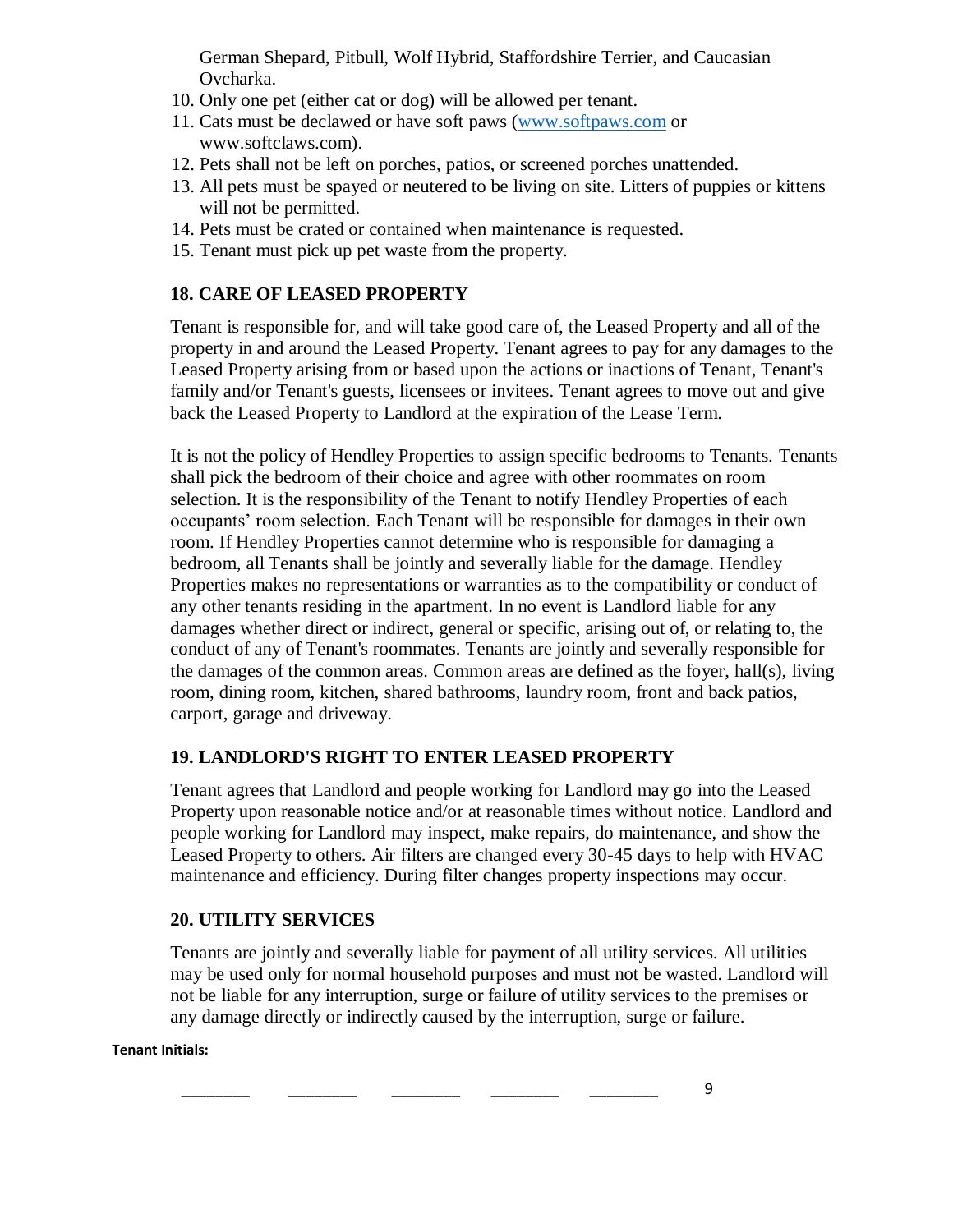Landlord has the right to turn off services to the Leased Property in order to make repairs or to do maintenance.

All utility bills must remain in the Tenant's name, including electric and water bills, until Tenant's exact lease expiration date. At no time during the Lease Term should any utilities be disconnected. If, during the Lease Term, utilities are taken out of Tenant's name and/or disconnected, a \$100 charge will be assessed, and the Landlord will have the service terminated. Landlord is not responsible for Tenant utilities and Tenant has an obligation to ensure Leased Property has access to utilities during entire Lease Term.

# **21. LAWN CARE**

Landlord will cover the lawn care cost and maintenance of the following: Greenbriar, Hawthorne Court, Hawthorne II, Planter's Row, The Retreat at Gentilly, The Village at Midtown, The Fountain at Mulberry, Magnolia Village, West Gentilly, The Manor, Walnut Grove, The Oaks at Inman, Bulloch Square, student houses and duplexes, or multifamily housing.

# *FAMILY/PROFESSIONAL HOUSES ONLY:*

All houses designated as Family/Professional Houses will be responsible for their own lawn care cost and pruning. Tenants of Family/Professional Houses that do not properly maintain their lawn will be billed for lawn care in the amount of \$75, as an Additional Amount. Lawn maintenance can be provided for \$75 per month, to be paid as an Additional Amount each month with your installment of the Contract Amount. This option should be added for the full lease term and not partial months. This service shall cover two cuttings per month during grass cutting season, and shrub pruning twice per year.

Check *Yes* if you'd like to opt in for lawn maintenance or *No* if you'd like to be responsible for your own lawn maintenance. Initial next to your choice. Failure to choose an option will automatically opt you in for lawn service.

 $\Box$  **YES**  $\Box$  **NO**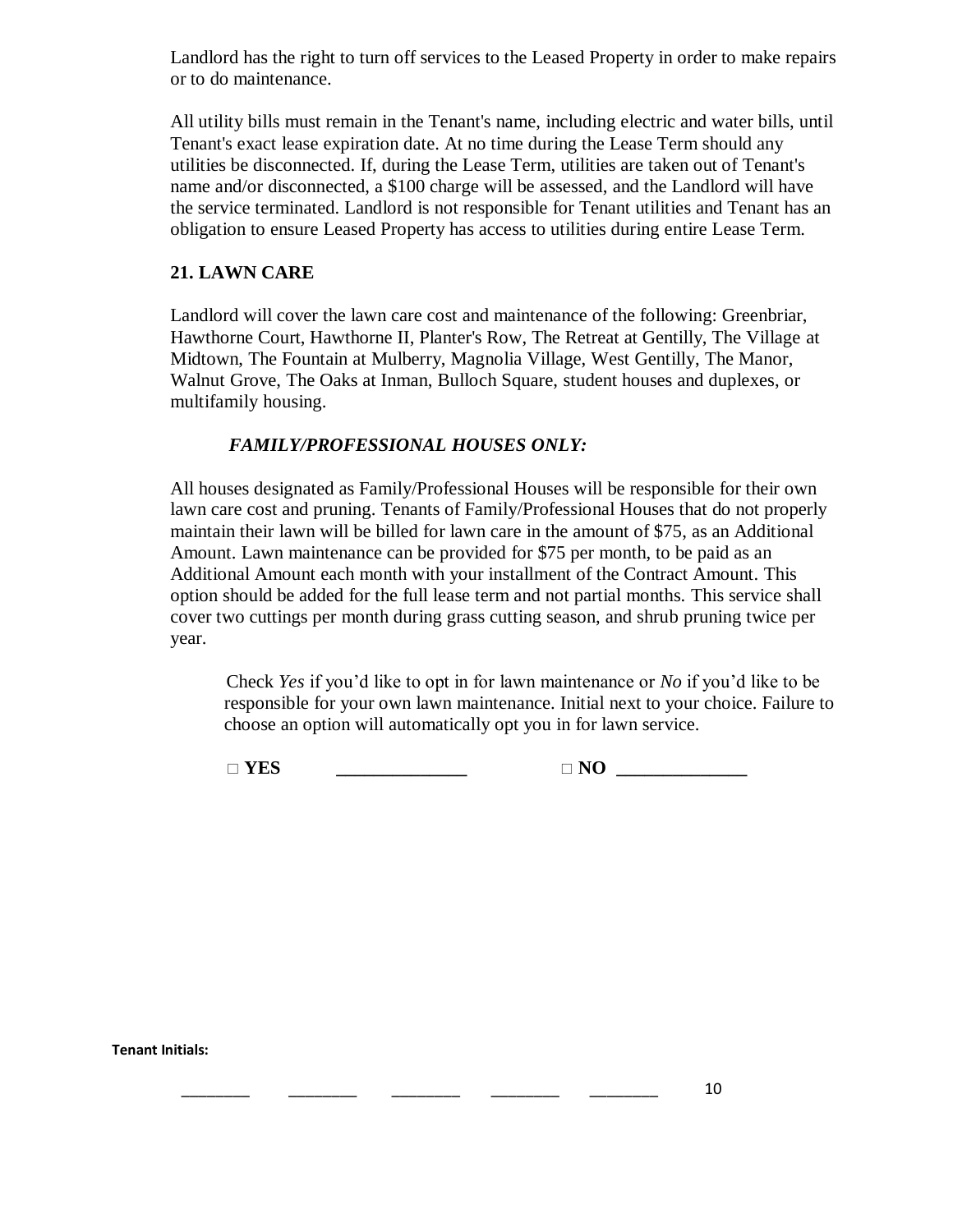# **22. PROPERTIES WITH FENCES** *(applicable to Tenants of Planter's Row only)*

If the Tenant has chosen a property that has a fence located thereon. The tenant(s) will use the fence at the tenant's own risk. The landlord will not be held responsible for the injuries sustained by the tenant and/or the tenant's occupants, guests or pets when using the fence, and the tenant will indemnify the landlord for any actions resulting from injuries to tenant and/or tenant's occupants, guests, or pets.

The landlord is responsible for the general maintenance of the fence. The tenant agrees to refrain from attempting to make any repairs or adjustments to the fence without the written permission of the landlord. The tenant must immediately notify the landlord of any repair that the fence may require. The tenant is responsible for the full cost that may be due for repair and/or replacement of the fence that is required as a result of negligence by the tenant, the tenant's occupants, guests, or pets.

The tenant understands that the fence is strictly an amenity and that the use of this amenity is not guaranteed under the terms of the lease. Any interruption or nonavailability of the use of the fence will not violate any terms of the lease.

If the tenant violates any part of this Addendum, the tenant will then be in default of the lease. In the event of a default, the landlord may initiate legal proceedings in accordance with local and state regulations to evict or have the tenant removed from the leased premises, as well as seek judgment against the tenant for any monies owed to the landlord as a result of the tenant's default.

The tenant(s) understands and agrees that there is a \$50 per month Fence Premium to be paid on the first of each month with their rental installment. Tenant agrees to sign the Fence Addendum, which will document the amount of the Fence Premium each tenant will pay. If the tenant(s) fail to sign the Fence Addendum, they agree to divide the premium evenly between each roommate. Hendley Properties will not waive the Fence Premium for any house having a fence, regardless if the occupants have a pet or not. The Fence Premium will be charged for every house that has a fence. No exceptions.

# **23. PEST CONTROL**

Landlord will cover the routine maintenance cost of pest control at all locations. Pest control required outside of routine maintenance that is deemed by the pest control company to be necessary due to Tenant negligence will be billed to the Tenant at current market rates and shall constitute Additional Rent due hereunder. Pest Control is offered each Monday. (This day is subject to change.) Tenants wishing to be treated other times will be billed a \$25 service charge.

Only the interior of the property, and the immediate exterior perimeter of the property is covered for Free Pest Control. Tenants wishing to have the yard, grass, bushes, etc. treated will be billed at market cost.

#### **Tenant Initials:**

\_\_\_\_\_\_\_\_ \_\_\_\_\_\_\_\_ \_\_\_\_\_\_\_\_ \_\_\_\_\_\_\_\_ \_\_\_\_\_\_\_\_ 11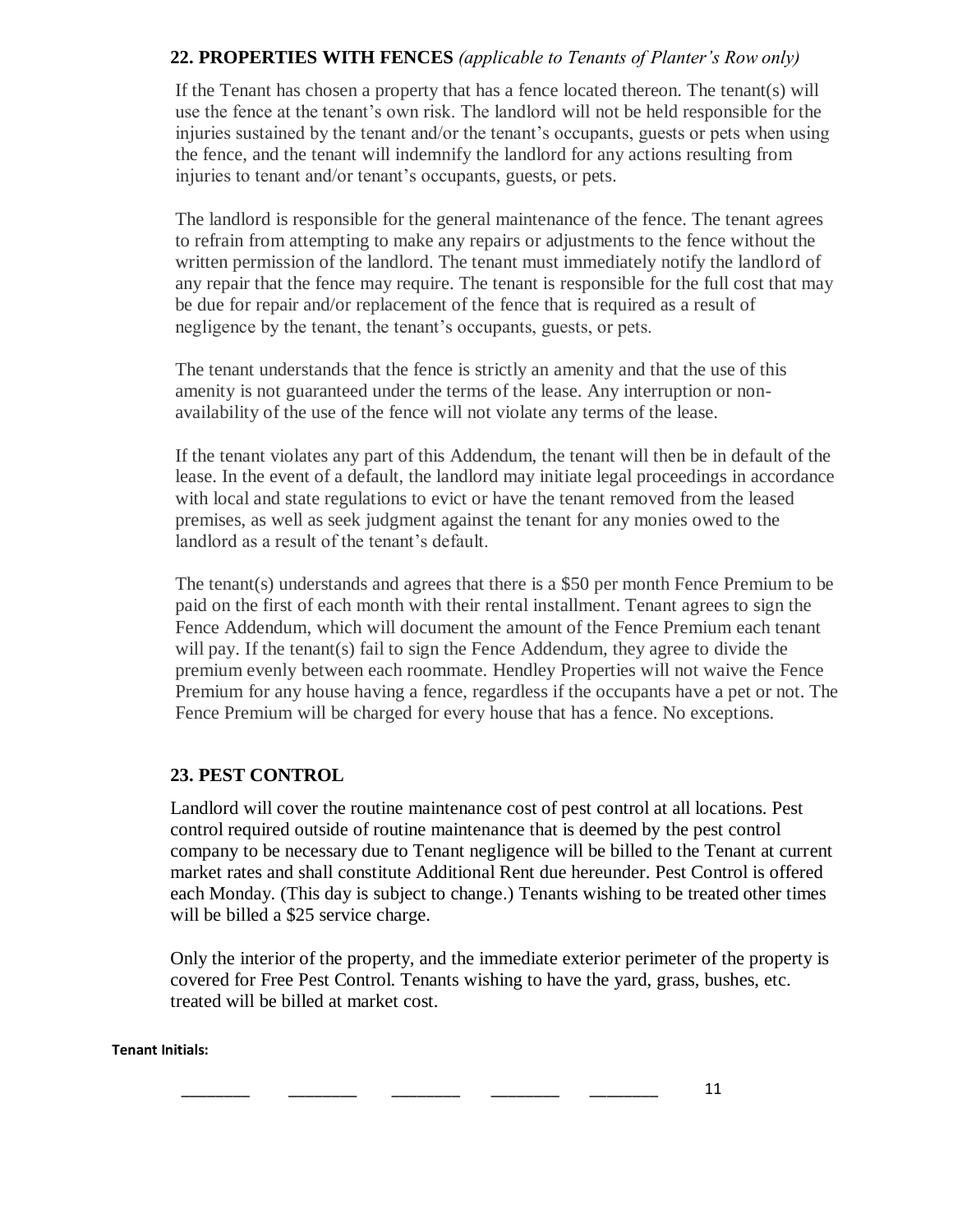Tenants requiring bed bug extermination will be billed \$300 per bedroom. Tenants will be jointly and severally responsible for the cost of the bed bug extermination. If bed bugs have been found in the unit, every bedroom and common area may need to be treated. If it is deemed necessary by the pest control company, Tenants agree in advance to dispose of mattresses and furniture that is deemed untreatable. Hendley Properties will not reimburse Tenants for loss of personal property.

Tenants that have flea infestations will be billed \$150 for pest control services.

# **24. DEFAULT**

Tenant shall be considered in default of this Lease if Tenant:

- 1. Does not pay base rent, additional rent or other applicable charges to the Landlord or Landlord's designee on time.
- 2. Abandons the Leased Property during the Lease Term. The Landlord, in its sole discretion, shall have the right to determine when the Leased Property has been abandoned. Tenant agrees abandonment of the Leased Property shall include, but is not limited to, any one of the following: the removal of personal property other than in the usual course of continuing occupancy; early move-out under any circumstance; the failure to pay monthly base rent or other charges; discontinuance of any utility service; and failure to respond to notices, phone calls, or correspondence from the Landlord.
- 3. Occupies the Leased Property past the expiration of the Lease Term. This situation will be considered a Holdover and the Tenant will be responsible for paying one times (1x) an installment on the Contract Amount for the extra time occupied, plus all of the Landlord's damages, the cost of any contractor scheduled to perform work in the Leased Property and the damages of the person who could not move in because of the Holdover.
- 4. Fails to perform any duty or condition agreed to in this Lease.

If Tenant defaults on this Lease:

- 1. Applicable late charges will be assessed and charged to the Tenant
- 2. Landlord can turn unpaid accounts over to a collection agency at which time a 40% charge will be added to the Tenant's outstanding balance. This will be reported with the major credit reporting agencies and may negatively affect Tenant's credit rating and ability to obtain future financing or leasing.
- 3. Landlord may initiate legal proceedings in accordance with local and state regulations to evict or have Tenant removed from the Leased Premises as well as seek a judgment against Tenant for any monies owed to Landlord as a result of Tenant's default.
- 4. In the event that the Tenant vacates or abandons the leased premises before the expiration of the lease term, whether voluntarily or through writ of possession the landlord has the option of re-entering and taking possession of the leased premises to proceed with subleasing the unit. In the event that the landlord discovers the tenant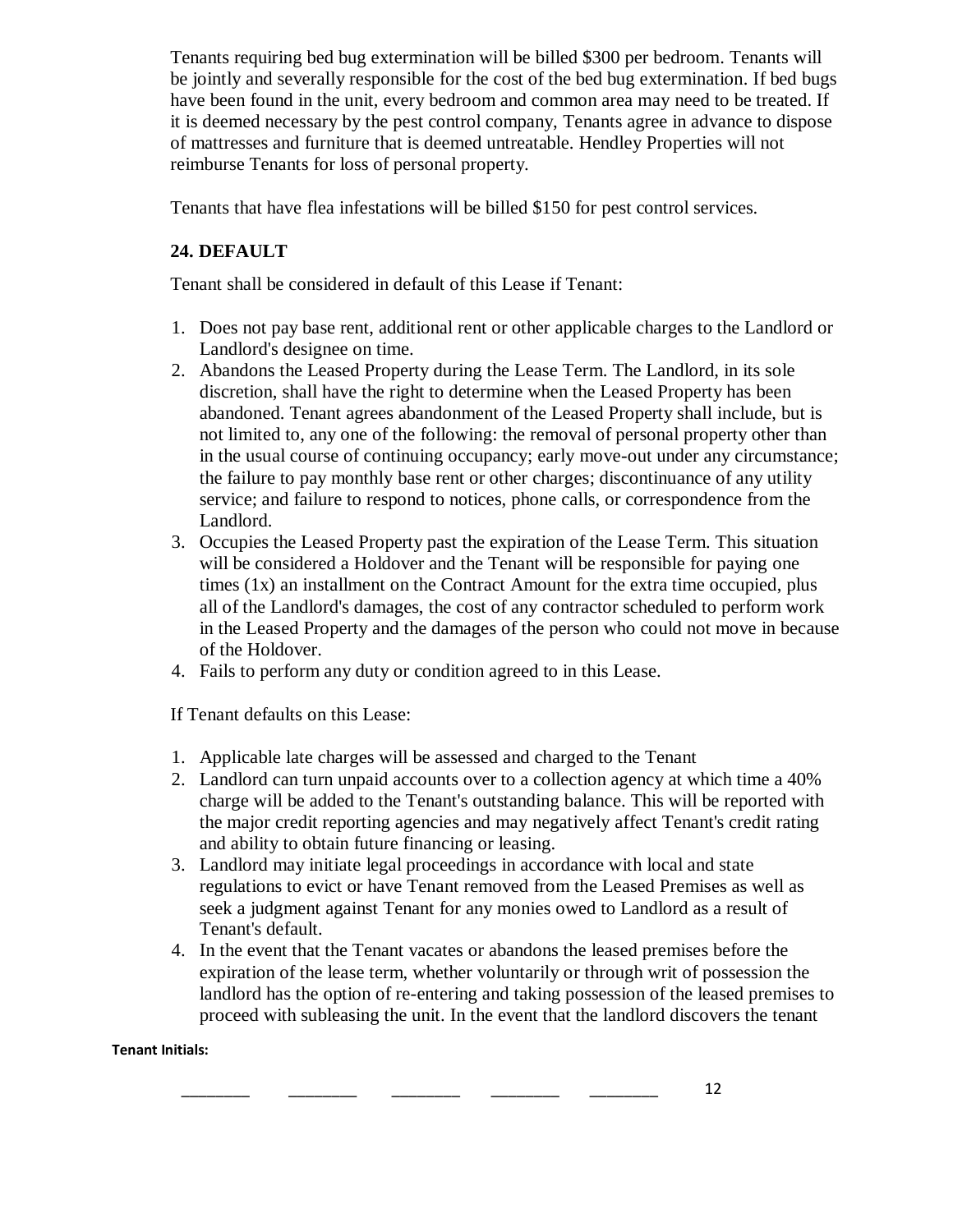has given false or misleading information on tenant's rental application or any leasing document, magistrate court proceedings may be initiated so the landlord shall have the privilege of taking possession of the leased premises and subleasing the unit. Entering and subleasing the unit does not release the tenant from liability for rent nor from any other obligation of tenant under the terms of the lease agreement. It is the option of the landlord to sublease the unit or to make payable in advance the entire lease term due to the landlord. It shall not be necessary for the landlord to give notice of rent being due and unpaid or of other conditions broken or to make demand for rent, the execution of this lease agreement signed by the parties hereto being sufficient notice of the rent being due and demand for the same, and it shall be so construed, any law, usage or custom to the contrary notwithstanding.

### **25. ADDENDA**

All Addenda to this lease including, but not limited to, Application, Guarantor Agreement Addendum, Financial Aid Addendum, Sub-lease Addendum, As Is Addendum, Transfer Addendum, Credit Card/Check Draft forms, Re-Key Form, Fence Addendum and Pet Addendum, are all considered to be a part of this lease agreement.

### **26. SAFETY**

Megan's Law Disclaimer: Landlord has not made any investigation or inquiry under the Megan's Law (Sex Offender Registration Law), and Tenant agrees to make such inquiries or investigations, as Tenant deems necessary. Tenant agrees that any information disclosed under Megan's Law cannot be used with respect to the provision of housing or breaking of this Lease. If Tenant is concerned regarding such issues, Tenant should make any desired investigations BEFORE signing the Lease. Once signed, the Lease is a binding contract to rent.

Tenant must exercise due care for Tenant and others' safety and security. None of Landlord's safety measures, if any, are an express or implied warranty of security or are a guarantee against crime or of a reduced risk of crime. Landlord is not liable for injury, damage, or loss to person or property caused by criminal conduct of other persons including theft, burglary, assault, vandalism, or other crimes or Tenant's personal conflict with roommates, or any other reason. Landlord is not obligated to furnish security personnel, security lighting, security gates or fences, or other forms of security.

# **27. IMPROVEMENTS/ALTERATIONS TO LEASED PROPERTY**

**Tenant Initials:**  Tenant shall not make any improvements or alterations to Leased Property without the express prior written consent of Landlord which shall be granted or withheld in Landlord's sole discretion. This shall include the installation of fixtures or equipment to the Leased Property, including satellite dishes. All such installations must have prior written Landlord approval, which may be granted or withheld in Landlord's discretion. Landlord's property and common areas have been damaged in the past by the installation of such dishes and Landlord has a valid interest in ensuring that such dishes, where permitted, are properly installed in accordance with the law. Hendley Properties requires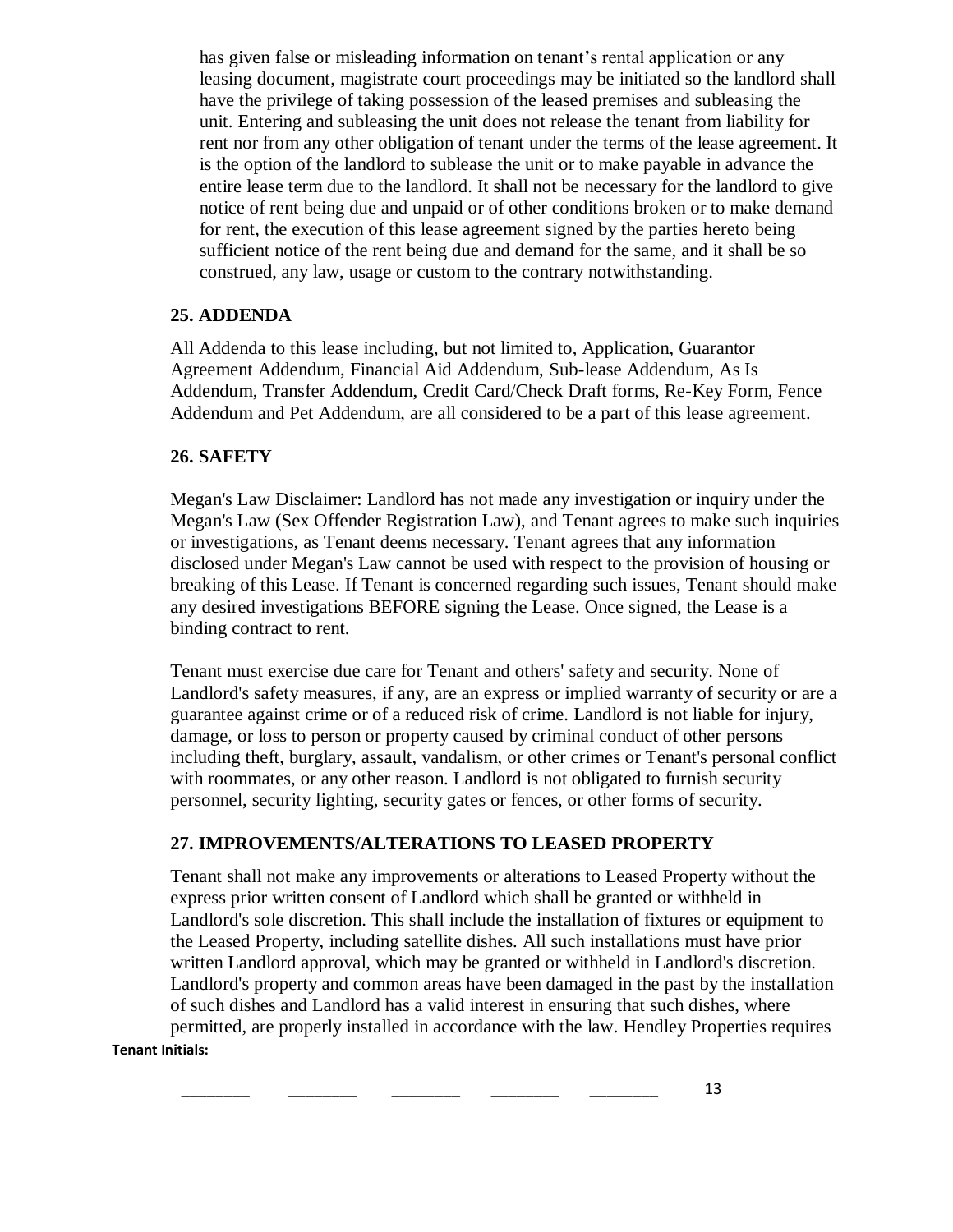tenants to use Jake's Creative Communications for Dish and DirecTV installation. The contact number is 912-681-6811. Any unauthorized satellites attached to the building or in the wrong location will be moved at tenant's expense and repairs will be billed. Any tenant who chooses to paint walls will be billed the cost of repainting. Walls that cannot be covered with one coat of paint will be charged an additional \$175 per room. Note: Living Room, Dining, Kitchen, Bathrooms, Hallways, Bedrooms, Etc. each count as a room. Accent walls will be charged at room rate. Tenant shall not paint any cabinets, vanities or permanent fixtures in the unit.

# **28. RIGHT TO CONTACT**

Landlord or its agents or representatives may have need or desire to contact Tenant from time to time regarding payment of rent, repairs or other matters with respect to the Leased Premises or arising pursuant to this Lease. By execution of this Lease Agreement, Tenant expressly acknowledges and agrees that Landlord and its agents and representatives shall have the right during or subsequent to the Lease Term, to contact Tenant by telephone, cell phone, text, email, social networking sites, facsimile, mail, overnight delivery, personal delivery or other methods regarding the Leased Premises or the Lease.

# **29. NO WAIVER**

Any failure by Landlord to insist upon strict compliance with the terms of the Lease Agreement or any policies and procedures or rules and regulations of the Subdivision or development shall not result in a waiver of Landlord's right to later enforce such terms, policies, procedures, rules or regulations. Nor shall any failure by Landlord to insist upon strict compliance with the terms of the Lease Agreement or any policies and procedures or rules and regulations of the Subdivision or development with respect to one tenant or tenants result in a waiver of Landlord's right to enforce such terms, policies, procedures, rules or regulations with respect to another tenant or tenants.

# **30. SUBORDINATION**

This Lease Agreement is expressly subject and subordinate to any lease, financing, loans, other arrangements, or right to possession with regards to the building or land that the Landlord is obligated to now or in the future including existing and future financing, debts to secure debt, security deeds, mortgages and/or loans or leases on the building and land. If requested, Tenant shall promptly execute any document that Landlord may request to specifically implement the subordination of this Lease to any mortgage instrument of Landlord.

# **31. CONDEMNATION**

If the whole or any part of the Leased Property is taken by any authority having power of condemnation, this Lease Agreement will end. Tenant shall peaceably vacate the Leased Property and remove all personal property and the lease terms will no longer apply. The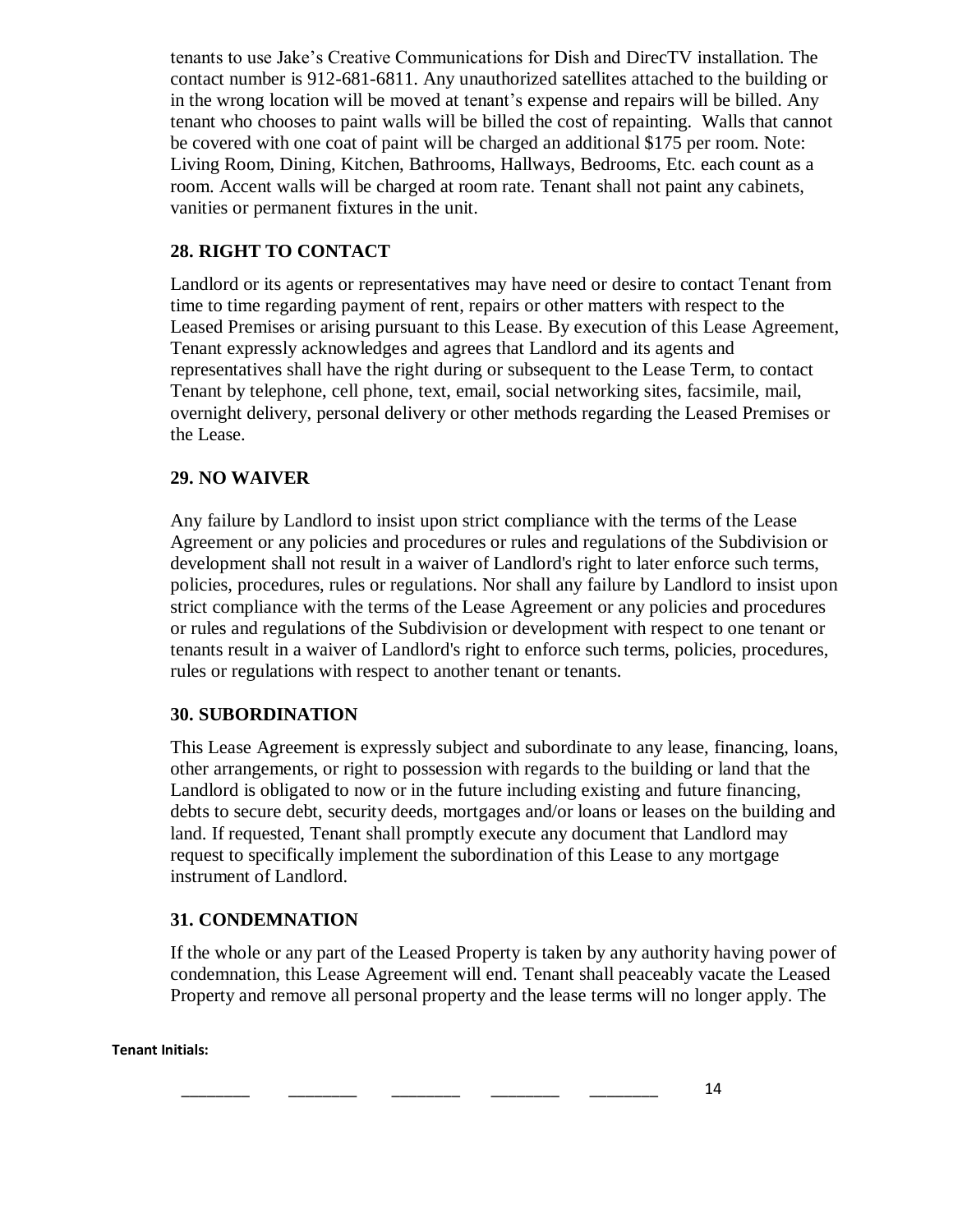Tenant, however, is responsible for all rent and charges until such time that Tenant vacates the Leased Property.

# **32. WARRANTY AND EXCULPATORY PROVISION**

Tenant releases Landlord and any and all agents and representatives acting on behalf of Landlord from liability for and agrees to indemnify Landlord against all losses incurred by Tenant as a result of (a) Tenant's failure to fulfill any condition of the Lease Agreement; (b) any damage or injury happening in or about the Leased Property to Tenant's invitees or licensees or such person's property; (c) Tenant's failure to comply with any requirements imposed by any governmental authority; and (d) any judgment, lien, or other encumbrance filed against the Leased Property as a result of Tenant's actions. Landlord shall not be liable for damage to Tenant's property of any type for any reason or cause whatsoever. Tenant shall be responsible for obtaining fire extended coverage and liability insurance on Tenant's personal property, furniture, clothes, and valuables.

The Landlord (including its managing and leasing agents and its other agents, servants and employees) shall not be liable or responsible in any manner to the Tenant, or to any of the Tenant's spouse, children, dependents, guests, invitees, heirs, personal representatives, successors or assigns, or to any persons having interests in any property located on the Leased Property or the complex of which the premises are a part, for personal injury (including death), property damage, property loss (including decrease in value of property), or any other type of loss or damage giving rise to any claim for damages or to any other type of claim whatsoever, which results from negligence and/or other fault, except willful misconduct, and which arises, in whole or in part, from any condition, accident or occurrence relating to the Leased Property or to the complex of which the premises are a part, including: any defective or other condition in buildings, equipment, and improvements, appurtenances, storage areas, other facilities, and common areas, and including latent and patent conditions, that whether known or unknown, and whether now existing or later developing; conditions relating to plumbing, heating, air conditioning, and equipment, appliances, facilities or machinery, whether in proper working order or not, resulting from acts of God and the elements, including wind, rain, hail, snow, storms, floods, and earthquakes; conditions relating to repair, alteration or replacement work performed by or on behalf of the Landlord, or relating to circumstances delaying or preventing such work from being performed; conditions relating to theft, burglary, vandalism, acts of violence, other acts of third-parties, acts of other Tenants of the complex, and any acts or matters relating to the security; and any conditions or circumstances relating to any services or undertakings provided by the Landlord or by anyone acting on behalf of the Landlord. Tenant acknowledges that there may be rental housing in this community which may be leased without an exculpatory provision such as the one contained in this lease. The Tenant understands this clause and agrees to its terms.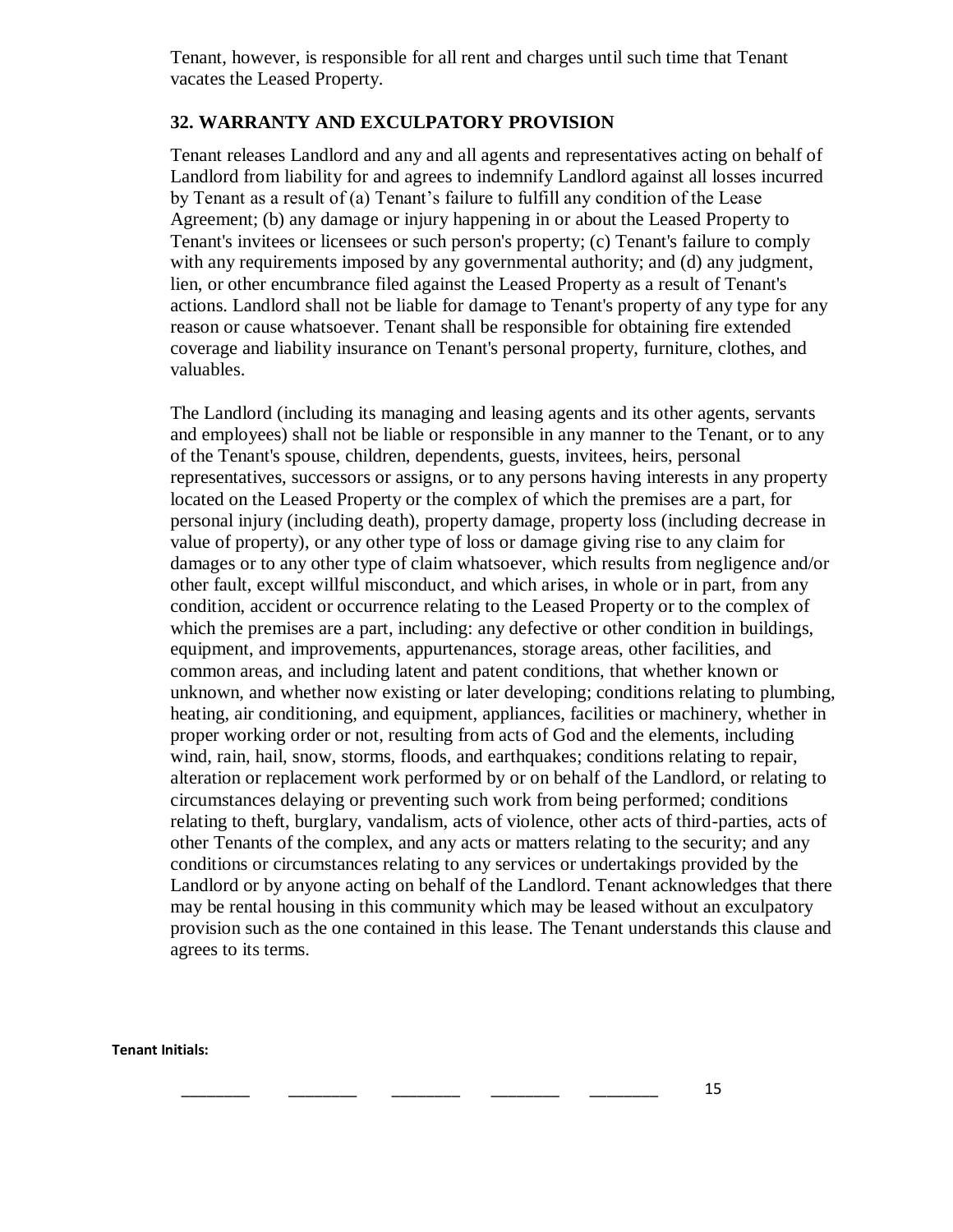# **33. PERSONAL PROPERTY LEFT BEHIND IN LEASED PREMISES**

If Tenant shall abandon the Leased Property and shall leave personal property in or about the Leased Property or if the Lease Term shall end and Tenant shall vacate the Leased Property leaving personal property in or about the Leased Property, Landlord shall have the right, without notice and without liability, to store or dispose of any of Tenant's property remaining on the Leased Property as Landlord sees fit at Tenant's sole expense. Any such property shall be considered Landlord's property and title thereto shall vest in Landlord.

# **34. CONSENT TO JURISDICTION AND VENUE**

By executing this Lease Agreement, Tenant for himself or herself and his or her heirs, personal representatives, estate, and assigns, does irrevocably consent and agree to personal and subject matter jurisdiction and venue in the Magistrate, State or Superior Court of Bulloch County, Georgia, and does hereby waive any and all objections to the same. Tenant understands that Tenant may be waiving the right to be sued in Tenant's home county by executing this Lease Agreement and does so knowingly and intentionally.

Tenant hereby acknowledges that Tenant has read this lease agreement and will abide by all sections and addendums.

# **35. RULES AND REGULATIONS**

Tenant agrees to follow all rules and regulations for the Leased Property. If Tenant violates any rules or regulations for the Leased Property, Tenant and roommates may be evicted by Landlord. Tenant acknowledges responsibility for all guests and for notifying guests of all rules and regulations.

# **36. MOLD PREVENTION**

Landlord has inspected the Leased Property prior to the commencement of the Lease Agreement and has identified no damp or wet building materials and knows of no mold, mildew or other fungal growth in the Leased Property. However, mold and mildew spores are present throughout the natural environment and cannot be entirely eliminated from a Leased Property. Precautions regarding mold need to be taken by Tenant at all times during the Lease Term.

In order to reduce the probability of mold, mildew or other fungal growth, protect your health and protect your personal property and the Leased Property, Tenant agrees to maintain the Leased Property in a clean and orderly manner that prevents the growth of mold, mildew or other fungi in the Leased Property by reducing or eliminating the sources of excess moisture.

In recognition of the foregoing, the Tenant covenants and agrees: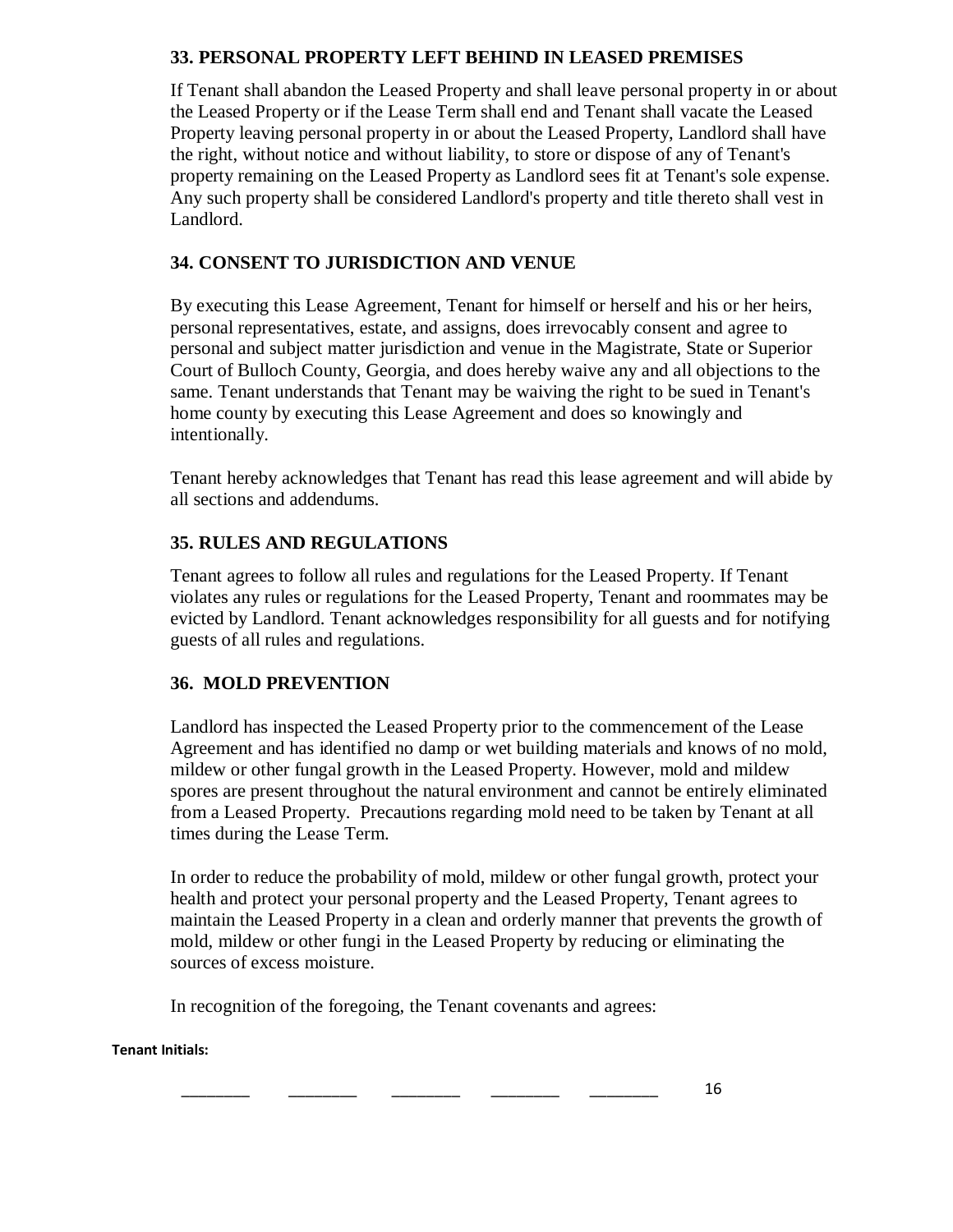- (a) To clean bathroom, kitchen surfaces and walls with products which reduce or inhibit growth of mold, mildew or other fungi.
- (b) To clean and dry any visible moisture on windows, walls and other surfaces, including personal property, as soon as the condition occurs.
- (c) To use bathroom fans while bathing or showering, kitchen fans while cooking and utility area fans whenever water is being used. Continue use of fans for at least 30 minutes following activity.
- (d) To promptly report to the Landlord when any exhaust fan does not operate.
- (e) To agree to use all reasonable care to close all windows and other openings to the premises to prevent rain and other outdoor water from penetrating the Leased Property.
- (f) To open multiple windows (weather permitting) at least twice a week for one hour to allow cross ventilation of the dwelling.
- (g) To maintain temperatures within a range of 55 to 75 degrees in the Leased Property.
- (h) To allow a minimum of six inches of space between furniture and walls for proper air ventilation.
- (i) To notify Landlord immediately of any circumstances involving excess moisture or water leakage such as plumbing leaks or drips, sweating pipes or toilet tanks, as well as, any overflows in the bathroom, kitchen or laundry facilities (if applicable), especially in cases where the overflow may have permeated walls, floors, carpeting or other floor coverings or cabinets. Excess water shall be immediately removed to prevent further damage.
- (j) To promptly notify the Landlord of any mold growth on surfaces inside the Leased Property that cannot be removed or controlled by the Tenant.
- (k) Tenant agrees to allow the Landlord to enter the Leased Property to inspect and make necessary repairs.

Tenant understands and agrees that failure to do any of the actions required by this Section 36 shall constitute a material noncompliance with the Lease Agreement affecting health and the integrity of the Leased Property and may result in Tenant being held responsible for property damage and health problems that may result.

**Tenant(s) shall be liable to Landlord for damages sustained to the Leased Property. Landlord shall not be responsible or liable for damages or loss to Tenant's person or property as a result of Tenant's failure to comply with the terms of this Section 36.**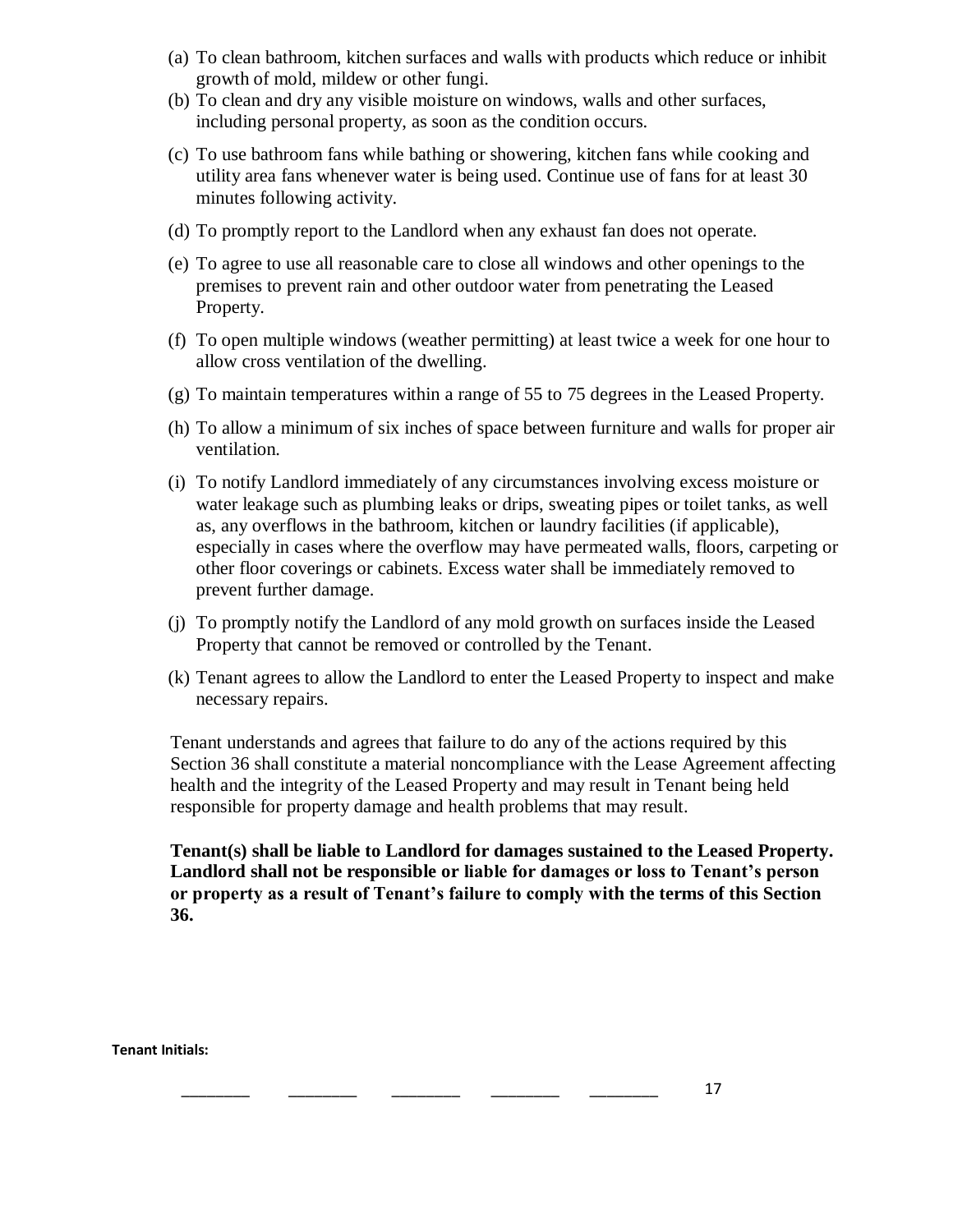#### **37. SPECIAL PROVISIONS**

The following special provisions control over any conflicting provisions of this printed Addendum or the Contract. Tenant(s) and Landlord must initial next to any written Special Provisions for them the be valid.

 $\_$  , and the contract of the contract of the contract of the contract of the contract of the contract of the contract of the contract of the contract of the contract of the contract of the contract of the contract of the

I acknowledge that I have read the Residential Lease of Real Property and will abide by the same.

| Tenant | Date |
|--------|------|
| Tenant | Date |
| Tenant | Date |
| Tenant | Date |
| Tenant | Date |
|        |      |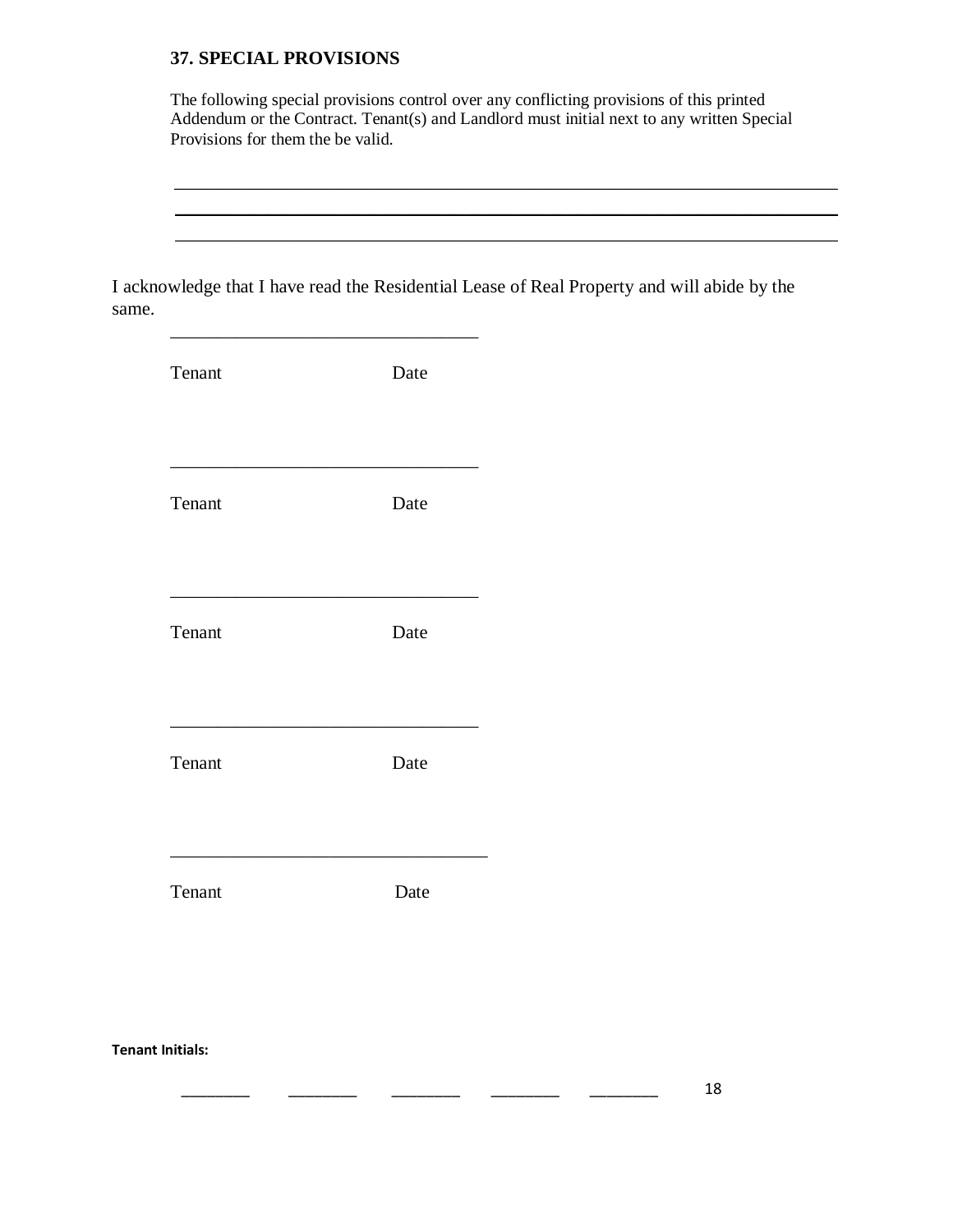### **RULES AND REGULATIONS**

- 1. In addition to the terms, covenants, and conditions contained in this Lease Agreement, Tenant covenants and agrees to be bound by the rules and regulations applicable to all tenants of Hendley Properties, Inc.
- 2. Landlord reserves the right to alter, modify, and amend these rules and regulations, provided that such amendment, modification, or alteration shall serve the purpose of reasonably preserving the Leased Property and the rights and interests of the tenants to quiet enjoyment of the property. Notice will be given to all tenants.
- 3. Tenant shall be responsible for all damage or injury resulting from any violation of the rules and regulations.
- 4. Tenant shall not make or permit any disturbing noises on the property by himself, members of his family, guests or permit anything to be done that will interfere with right, comforts or convenience of other tenants. Tenant shall not play any loud musical instrument, loud stereo, loud television, loud radio or other audio equipment on the premises between eleven o'clock p.m. and eight o'clock a.m. the following day. A fine of \$200.00 will be charged for loud parties, loud music, loud car radios, and other disturbing noises.
- 5. Tenant shall keep the property in good state of preservation and cleanliness. If interior of property is deemed unclean, a professional cleaner may be hired at the manager's discretion to return the property to an acceptable state. Such charges will be billed back to the tenant. Any trash that is left on the grounds and porches will be removed to the dumpsters. The tenants responsible for the trash will be charged at the rate of \$75 per 50 gallon bag or a minimum charge of \$75 per incident. Neither tenants nor their guests shall throw cigarette butts on the grounds, paving, decks and porches. A fine of \$50.00 per incident will be charged to tenants who do not properly dispose of cigarette butts.
- 6. No ash can, garbage can, wood box, kitchen supplies, ice, laundry, furniture or other articles whatsoever shall be placed on the decks, patios or porches, with the exception of deck furniture on rear decks. No articles shall be hung from windows or placed upon windowsills. Blinds are not provided by Hendley Properties but must be hung in all windows facing road. They must be white in color.
- 7. The commodes and other water apparatus such as dishwashers and garbage disposals shall not be used for any other purpose other than that for which they are constructed nor shall any sanitary napkins, tampons, disposable diapers, sweepings, rubbish, rags, paper towels, excessive food matter, or any other improper articles be thrown into the same. Any damage resulting from misuse thereof shall be borne by the tenant upon whose property it shall have been caused. In addition, tenant(s) will be charged for any toilets and garbage disposals that have been clogged by foreign objects and will be charged a fee of \$35.00.
- 8. Tenant will not add, remove, enter or change any locks without prior written consent of the Landlord or Landlord's agent. Tenant must provide new key to Landlord.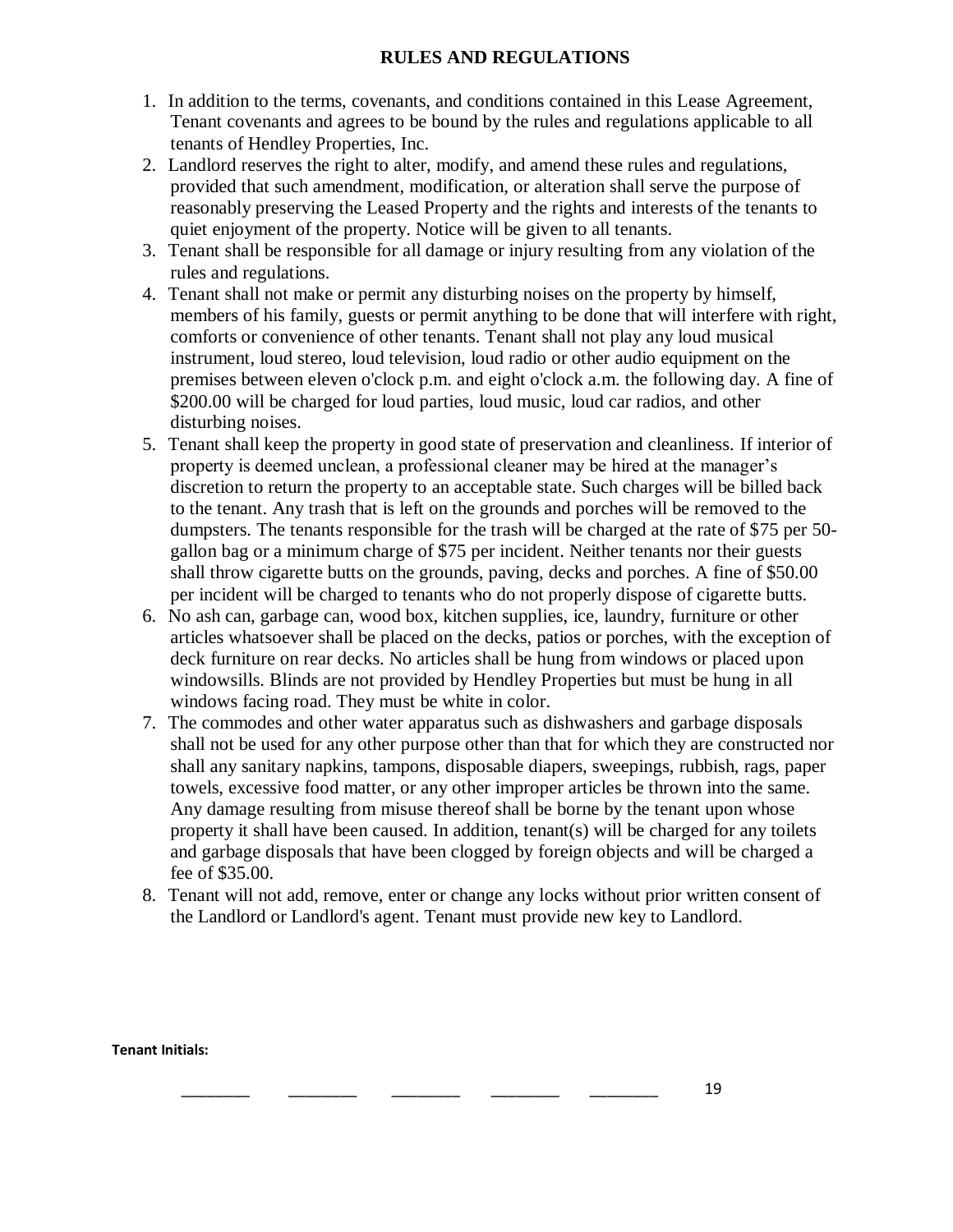- 9. Tenant is responsible for replacing smoke detector batteries as needed. Landlord shall not be responsible for the malfunction of smoke detectors whether as a result of weak, defective, or inappropriate battery or otherwise. Should Tenant fail to keep a charged battery in the detector or permit the smoke detector to be damaged in any way, Tenant shall be assessed the sum of \$25.00 plus any municipal fines.
- 10.Upon leaving property for an extended period of time, Tenant will maintain a minimum temperature of 55 degrees Fahrenheit during the cool months, and a maximum of 80 degrees Fahrenheit during the warmer months, in all heated rooms of the dwelling. Also, upon leaving property for any extended period of time, Tenant shall provide for daily inspection of the property during cold periods. This inspection shall include checking on the heating system to ensure that proper heat levels are being maintained (kerosene burners or any type of auxiliary heaters are prohibited). Tenant is responsible for any damage to unit that occurs due to an adequate temperature not being maintained in the dwelling. Landlord may enter the Leased Property to read the water meters and change furnace filters.
- 11.No sticky materials whatsoever or large nails, hooks, screws or string lights (such as holiday decorations) are to be put in /on walls or ceiling. Small nails (such as brads) may be used in walls to hang pictures. Painting labor and supply costs will be charged to tenant for damage repairs for excessive holes, dark marks, sticky materials, large nail holes, marks on ceiling and any other painting costs exceeding normal wear and tear. NO DART BOARDS ARE PERMITTED INSIDE ANY UNIT.
- 12.Keys will be loaned to Tenant during reasonable business hours. Proof of I.D. and a \$5.00 deposit are required. If a key is lost or not returned at the end of the Lease Term, Landlord will charge Tenant for costs of changing locks. If a tenant gets locked out after hours, they may contact the emergency maintenance technician by calling the office number and pressing 0. A \$50 lockout charge will be assessed for all lockouts once maintenance has been dispatched, even if the tenant calls back and cancels.
- 13.Tenant shall furnish electric light bulbs. Landlord will not provide light bulbs after move in. Lights can be changed by maintenance during the lease year at \$5.00 per bulb. If the tenant provides the bulb, maintenance will install for free. Any burned out bulbs replaced upon move-out will be charged at the \$5/bulb rate.
- 14.Tenants are not permitted on rooftops.
- 15.Tenant agrees to give the right of entry to pest control vendors when extermination is scheduled.
- 16.Notice shall be given to Landlord if the property is not going to be occupied for a period of time.
- 17.No liquid filled furniture or receptacle containing more than ten gallons of liquid is permitted without prior written consent and meeting the requirements of the Landlord. Tenant also agrees to carry insurance deemed appropriate by the Landlord to cover possible losses that may be caused by such items. Water beds are not permitted.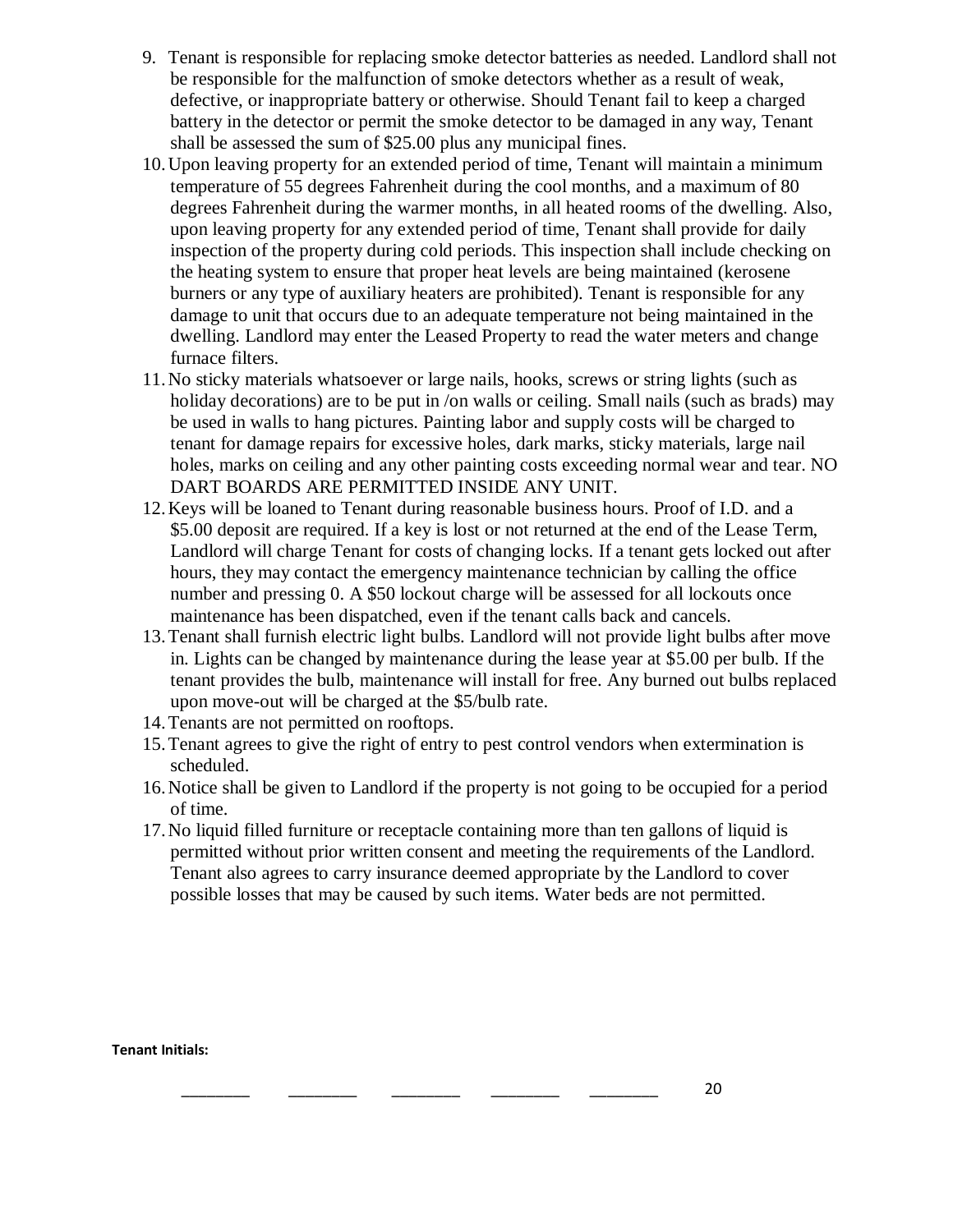- 18.Tenant (s) may not park on the grass at any time. Cars cannot be parked in fire lanes, along curbs, near dumpsters, behind another car, or any location other than designated parking spaces. Any cars parked in undesignated areas will be towed at owner's expense or charged \$25 per car to be paid by the tenant responsible for the car whether it is a personal or a guest's vehicle. Tenant is responsible for informing his or her guests of all policies contained in the Lease and applicable to Hendley Properties in general. Inoperable vehicles are not permitted to be on the property and will be towed at the owner's expense. Recreational vehicles such as, boats, RVs, ATVs, etc. are prohibited and will be towed at the owner's expense.
- 19.Tenant must use an ironing board when ironing clothes. At no time should the tenant place a hot or warm iron on the floor. If flooring is burned by any means (iron, cigarette burns, candles, etc.) the ENTIRE floor will be replaced at Tenant's expense.
- 20.Tenant agrees to notify Landlord immediately if the Leased Property is damaged by fire or any other cause. Tenant agrees to notify Landlord if there is any condition in the Leased Property that could damage the Leased Property or harm Tenant or others. If the Leased Property is damaged or destroyed to such an extent that Landlord terminates the lease, the Landlord has no further responsibility to the Tenant.
- 21.All utility bills must remain in the Tenant's name, including electric and water bills, until Tenant's exact lease expiration date. At no time during the Lease Term should any utilities be disconnected. If, during the Lease Term, utilities are taken out of Tenant's name and/or disconnected, a \$100 charge will be assessed, and the Landlord will have the service terminated. Landlord is not responsible for Tenant utilities and Tenant has an obligation to ensure Leased Property has access to utilities during entire Lease Term.
- 22.Occupancy limits shall be limited to the person(s) named on the Lease Agreement. Local ordinances provide for over-occupancy, which constitutes a zoning violation, which may be subject to fines and/or criminal punishment. Tenants are specifically advised of the existence of this ordinance and should any violation occur or be alleged to have occurred, Tenants agree to pay all fines, court costs, and attorney's fees associated with such violations or alleged violations whether a conviction results or not. Tenants will be charged \$800.00 per illegal occupant for violation of this ordinance.
- 23.The use of any provided amenities: swimming pool, volleyball court, pond, fire pit, basketball area, etc. is at the Tenant's own risk. The Tenant further understands that any interruption of use will not alter or change any of the terms of the Lease. Each tenant may only bring one (1) guest to any amenity area at a time and must be present with guest at all times. Tenant understands that they are responsible for their guests and any damage they may cause.
- 24. Tenants are not allowed to use attics as personal storage space at any of our properties.
- 25. Tenants and guests are prohibited from smoking inside the leased premises. This includes but is not limited to cigars, cigarettes, vapes, e-cigs, hookahs, and incense. Tenant will be responsible for paying for any remediation required.
- 26. Gas barbecue grills should be located no less than ten feet from combustible building components and should never be used beneath overhangs such as roofs, porches, or decks. Grills should never be left unattended while in use. Charcoal barbecue grills may only be used in locations designated by the property manager. These locations may include picnic areas, or barbecue pits that are at least 25 feet away from any part of an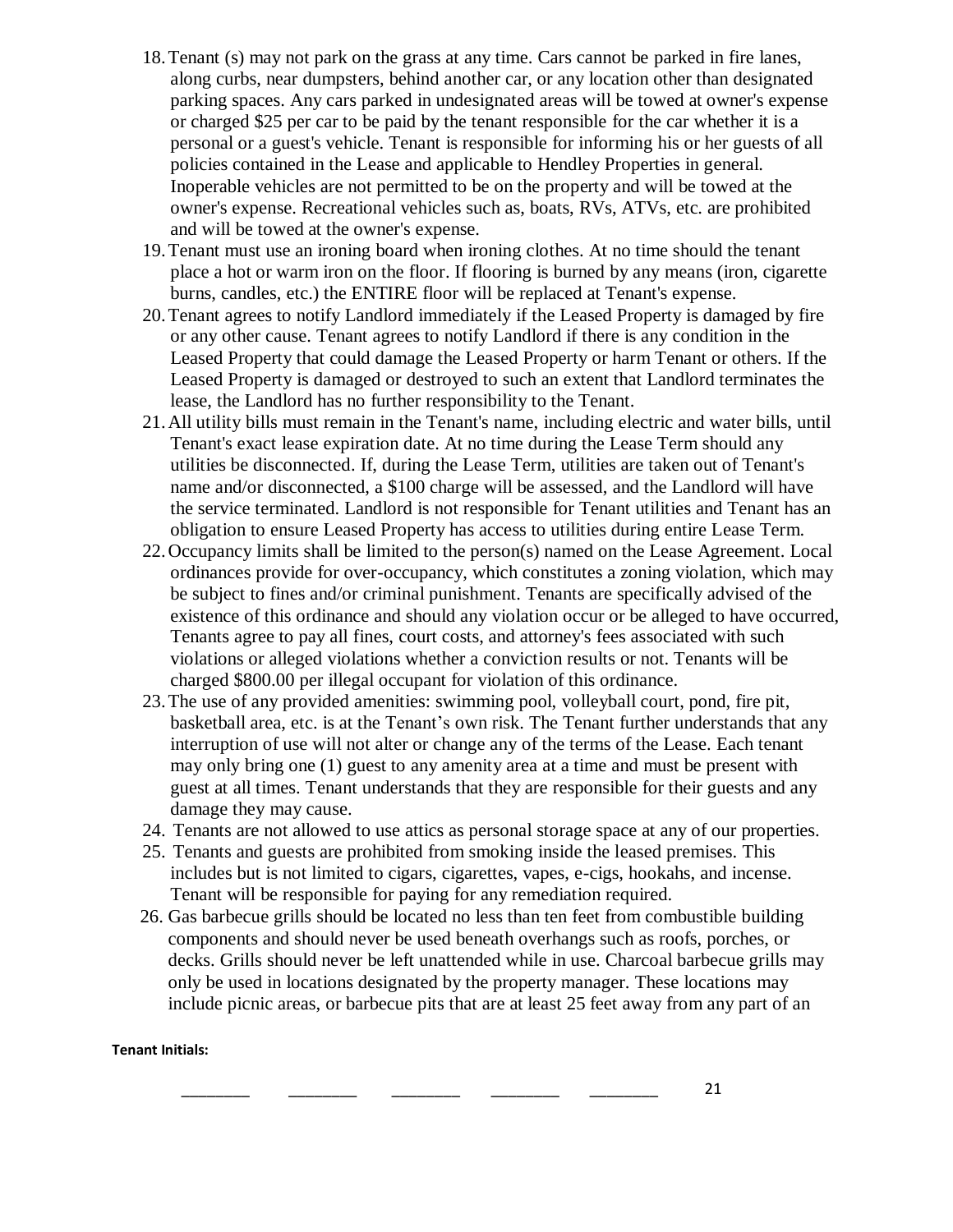insured building or structure. A charcoal grill may not be located less than 25 feet from an insured building or structure at any time.

- 27. Fire pits (portable or permanently installed) may only be used in locations designated by the property manager. These locations may include picnic areas that are at least 25 feet away from any part of an insured building or structure. A fire pit may not be located less than 25 feet from an insured building or structure at any time. Tenants at Planter's Row wishing to have a permanent fire pit installed may do so by contacting the office. There is a \$250 charge for installation and the fire pit becomes a permanent fixture of the property. Burn barrels, or other containers being used to burn any materials are not permitted without express permission of management. Failing to adhere to Burn Policy will result in a \$200 fine per incident.
- 28. Tenants wishing to install a security alarm may do so at their own costs. Tenants should notify landlord before installation and provide entry information so that landlord can complete routine preventative maintenance.
- 29. Tenant shall make a mailbox replacement fee of \$35.00 in the event Tenant loses or misplaces mailbox key or mailbox key is not returned to Landlord at the end of the Lease Term or termination of this Lease Agreement, whichever shall first occur.
- 30. Tenants shall treat with respect all co-tenants and roommates of the Leased Property as well as Landlord's management and staff. Any threats of violence, violence, property damage, stealing or other behavior of Tenant which constitutes, in Landlord's reasonable discretion, a nuisance to residents of community in which the Leased Property is located or Landlord or Landlord's agents or employees shall not be tolerated and shall constitute a breach of this Lease by Tenant. Such behavior by Tenant shall entitle Landlord to take immediate possession of the Leased Property to protect the health, safety and welfare of others and Landlord shall be entitled to remove Tenant's property from the Leased Property at Tenant's sole cost and expense. Such early termination of the Lease by Landlord due to Tenant's breach of this Agreement shall not relieve Tenant of Tenant's obligation to pay Rent and Additional Rent owed pursuant to this Lease Agreement for the remainder of the Lease Term. Tenant hereby acknowledges that an inability to get along with or other conflicts with Tenant's co-tenants or roommates in the Leased Property is not grounds for Tenant to terminate the Lease.

31.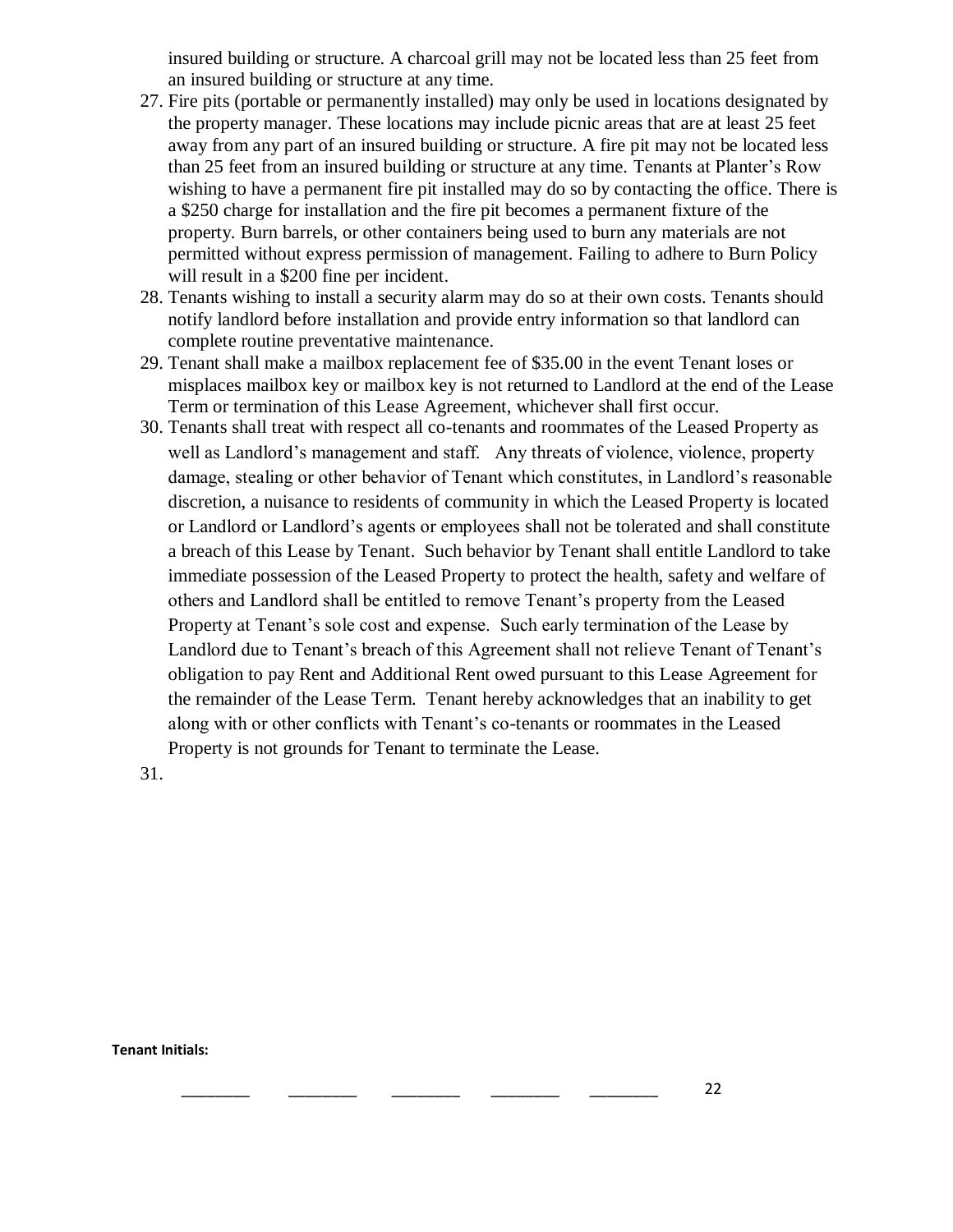# **MOVE OUT PROCEDURE**

- Notify Landlord in advance of your exact moving date and provide forwarding address.
- All extinguished light bulbs and dead 9-volt smoke alarm batteries must be replaced by Tenants. \$5.00 per bulb will be charged for blown/non-working bulbs. \$2.50 per battery will be charged for 9-volt batteries.
- Return all keys to Landlord when you vacate and obtain a receipt from the agent. Do not leave keys at the rental property. Failure to return all keys will result in a lock change charge of \$75.00.
- DO NOT turn refrigerator off, simply defrost and turn to lowest setting.
- Remove all personal effects, food and trash. Removal fees apply: \$75 per 50-gallon contractor's trash bag and \$50 per piece of furniture.
- Exterior of the property must be clean and free of debris. This includes porches, decks, steps, and grounds adjacent to your unit.
- Upon vacating do not turn the air conditioning below 78 degrees F.
- Should tenant move out without inspection, tenant agrees to waive the right to contest any damage fees for the unit. Inspections must be requested by the tenant and are to be scheduled prior to July  $13<sup>th</sup>$ .
- Unit should be "broom clean" after moving out. Excessive cleaning will be billed back accordingly.

# **SETTLEMENT CHARGES GUIDE**

Replacement Cost:

- Light Bulb: \$5 Per Bulb
- Light Switch/Electrical Plate: \$2
- Missing Smoke Detector: \$30
- Smoke Detector Battery: \$2.50
- Missing Interior Door Hardware: \$20 per door
- Exterior Lock Replacements: \$75 Covers (2) doors front and back. Each additional door \$30
- Interior Fridge Drawers and Shelving: (Current Market Parts Pricing) Receipts will be provided.
- Stove Parts: (Current Market Parts Pricing) Receipts will be provided.
- Microwave Parts: (Current Market Parts Pricing) Receipts will be provided.
- Dishwasher Parts: (Current Market Parts Pricing) Receipts will be provided.
- Washer/Dryer Parts: (Current Market Parts Pricing) Receipts will be provided.
- Ceiling Fan Replacement: \$105 (Covers Fan & Installation)
- Broken Glass: (Market Price)
- Window Replacement: market price
- Interior Door Replacement: \$150 (Covers Materials and Labor)
- Interior Door Frame Replacement: \$125 (Covers Materials and Labor)
- Exterior Front Door: \$400 (Covers Materials and Labor)
- Double Glass Garden Style Door: \$1000 (Covers Materials and Labor)
- Flooring Replacement: Damaged Flooring Requires complete room replacement at market rates.
- New Glass Top Stove: \$700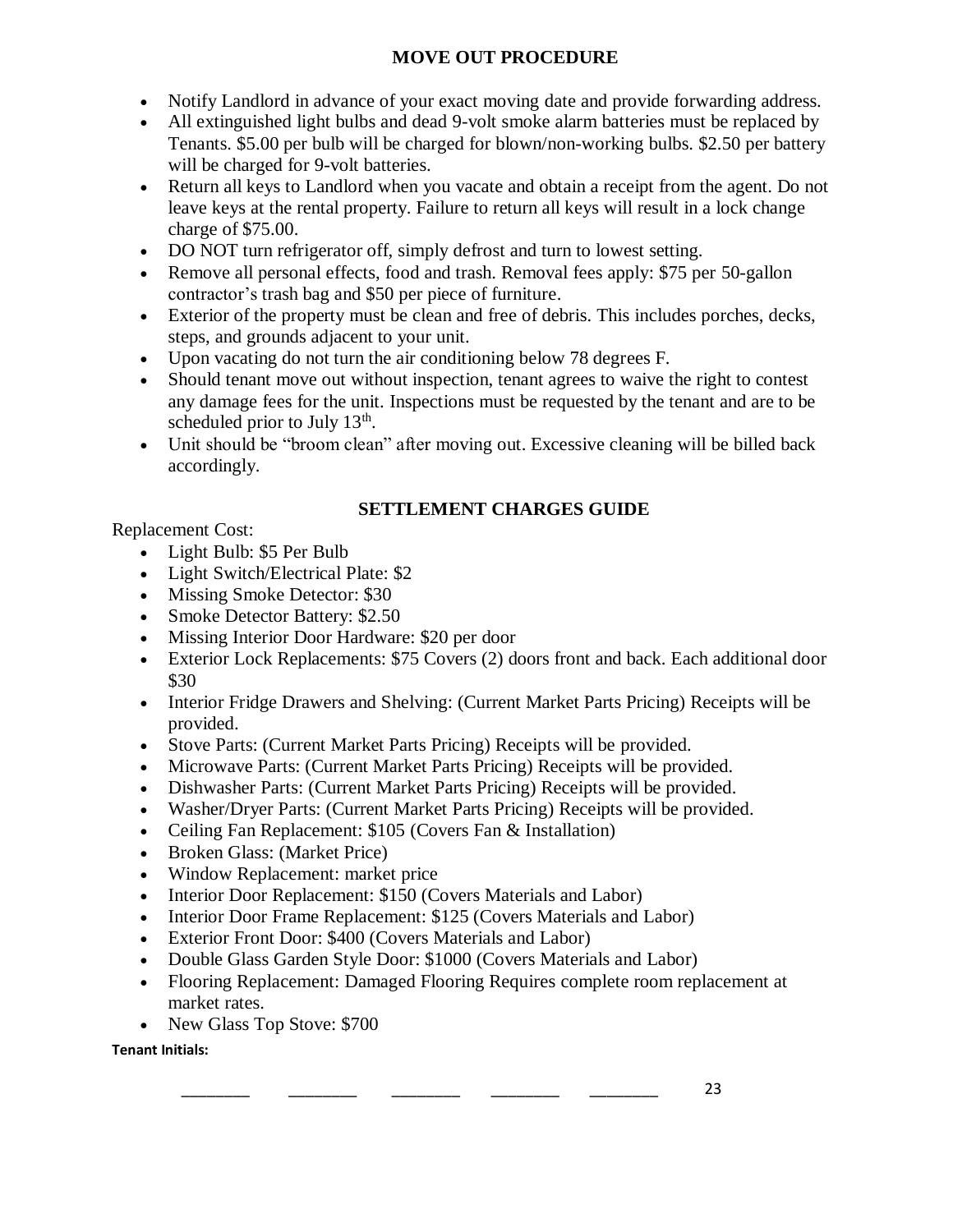- New Dishwasher: \$450
- New Fridge: \$800
- New Microwave: \$250
- New Washing Machine: \$495
- New Dryer: \$495
- Sheet Rock Repairs: Price Will Depend on Scope of Work and Starts at \$25 an hour with a Minimum 1-hour charge.
- Tub Repair: Starts at \$75
- Screen Porch Door: \$100
- Screen Porch Repair: Starts at \$25
- Trash Removal: \$75 Per 50- Gallon Trash Bag
- Furniture Removal: \$50 per item
- Missing Flush mount Light Fixtures: \$25 Per Fixture
- Missing Shower Head: \$20
- Missing HVAC Thermostat: \$100
- Toilet Replacement: \$200
- Towel-Bar Replacement: \$25
- Toilet Paper Holder Replacement: \$25
- Flooring Transition Strips: \$50
- Broken/Missing Mirrors: Framed hanging mirrors will be replaced with a comparable mirror. Receipts will be provided. Broken sheet mirrors will be replaced by a glass company at market rate. Invoices will be provided.
- Pet Damage: Damage will be billed according to the extent of damage as determined by Landlord. If physical damage, pictures of damage along with repair cost will be provided. If foul odor remains following removal of pet, cost of replacing flooring, professional remediation, painting and other corrective actions at market rate will be the responsibility of Tenant.
- Cabinet Repair: Will be billed according to repair cost.
- Painting: Walls that cannot be covered with one coat of paint will be charged an additional \$175 per room. Note: Living Room, Dining, Kitchen, Bathrooms, Hallways, Bedrooms, Etc. each count as a room. Accent walls will be charged at room rate.
- Porch Railings: Billed According to Damage
- Countertop Replacement: Invoice will be provided for materials. Labor will cost \$40 per hour.
- Pest Control: Any pest remediation required after move-out deemed required by tenant negligence or uncleanliness will be billed back at market rate.

NOTE: All repair work that is completed by tenant would need to be approved by the maintenance supervisor. Any work done to an unsatisfactory level will be redone to Hendley Properties satisfaction. Any items not listed on the charges guide will be priced individually and billed.

# **CHARGES WILL BE MADE AGAINST YOU IF THE ABOVE PROCEDURES ARE NOT FOLLOWED. ALSO, ALL DAMAGES BEYOND NORMAL WEAR AND TEAR WILL BE BILLED ACCORDING TO THE HENDLEY PROPERTIES SETTLEMENT CHARGES GUIDE ENCLOSED IN THIS LEASE.**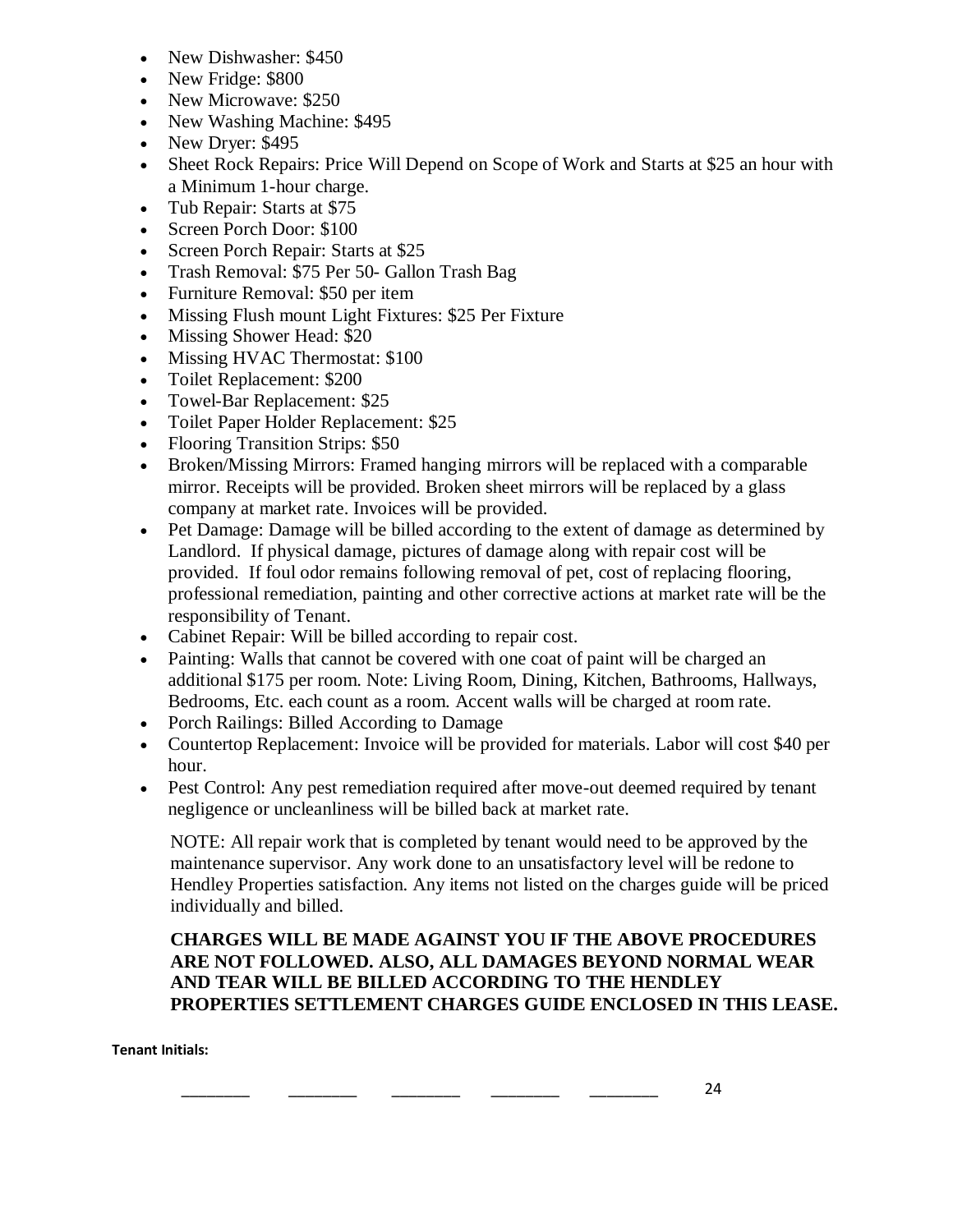### **ALL CHARGES MUST BE PAID WITHIN 30 DAYS AFTER POSTING UNLESS PAYMENT ARRANGEMENTS HAVE BEEN MADE.**

I acknowledge that I have read the checkout procedures and will abide by the same.

| Tenant        |  |
|---------------|--|
| Date          |  |
|               |  |
|               |  |
| Tenant        |  |
| Date          |  |
|               |  |
|               |  |
| Tenant        |  |
| Date          |  |
|               |  |
|               |  |
| Tenant        |  |
| Date          |  |
|               |  |
|               |  |
| Tenant        |  |
| Date          |  |
|               |  |
|               |  |
|               |  |
|               |  |
| Landlord/Date |  |
|               |  |

# **We hope you enjoy your HOME with Hendley!**

**Property Owner: State of Georgia Real Estate Commission Firm Name:** Hendley Realty DBA Hendley Properties Inc. **State of Georgia Real Estate Commission License Number:** H-7542 **Hendley Realty Broker:** John Ray Hendley, SR **Broker Number:** 11872

**\_\_\_\_\_\_\_\_\_\_\_\_\_\_\_\_\_\_\_\_\_\_\_\_\_\_\_\_\_\_\_\_\_\_\_\_\_\_\_\_\_\_\_\_\_\_\_\_\_\_\_\_\_\_\_\_\_\_\_\_\_\_**